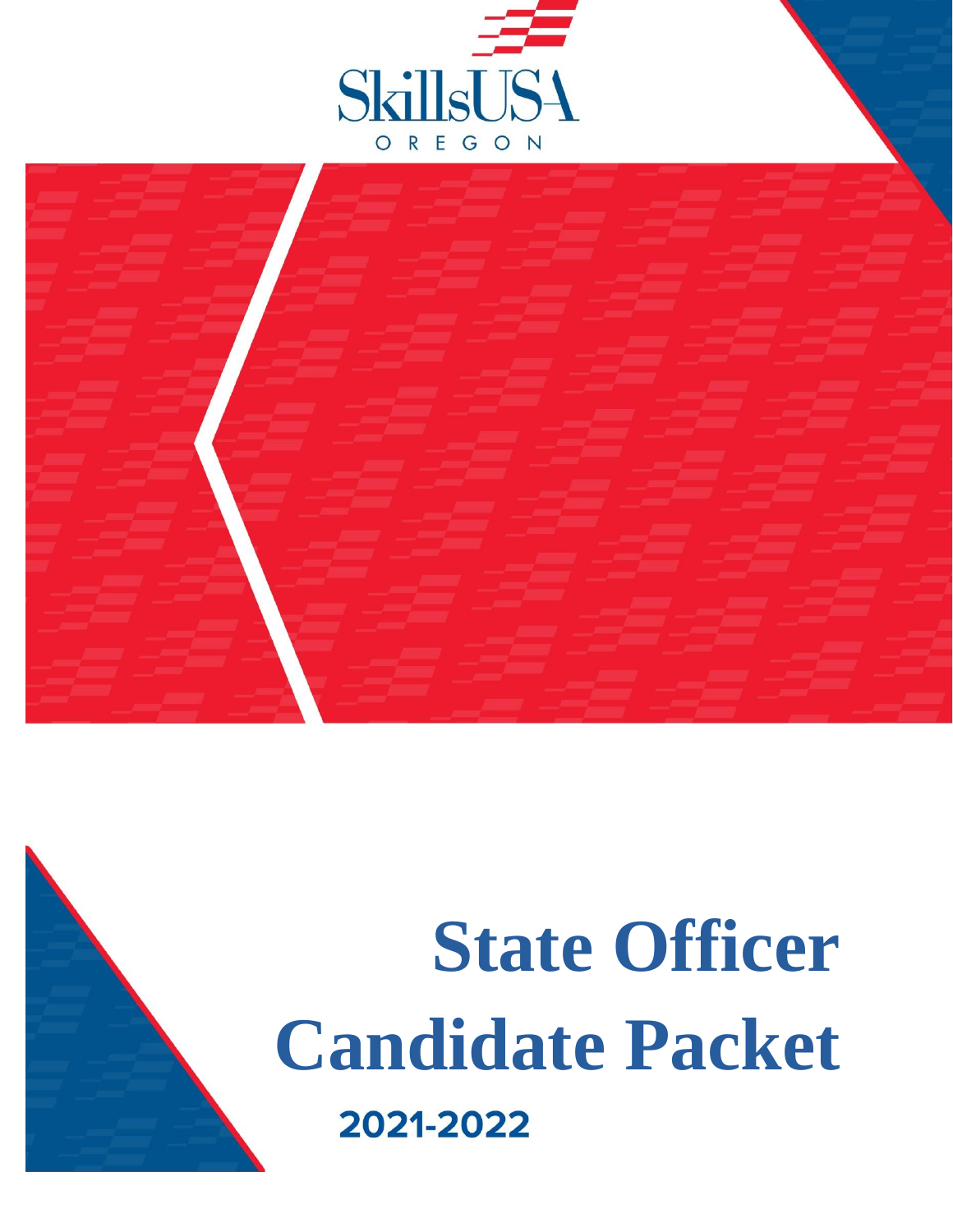

### **Table of Contents**

| IS RUNNING FOR SKILLSUSA OREGON STATE OFFICE RIGHT FOR ME? 4                |
|-----------------------------------------------------------------------------|
|                                                                             |
|                                                                             |
|                                                                             |
|                                                                             |
|                                                                             |
|                                                                             |
|                                                                             |
| IMPORTANT DATES FOR SKILLSUSA OREGON STATE OFFICERS (Dates are tentative) 7 |
|                                                                             |
| ADVISOR CHECKLIST FOR MEETING WITH STATE OFFICER CANDIDATES &               |
|                                                                             |
|                                                                             |
|                                                                             |
| SKILLSUSA OREGON DELEGATE PERMISSION/MEDICAL RELEASE FORM  19               |
|                                                                             |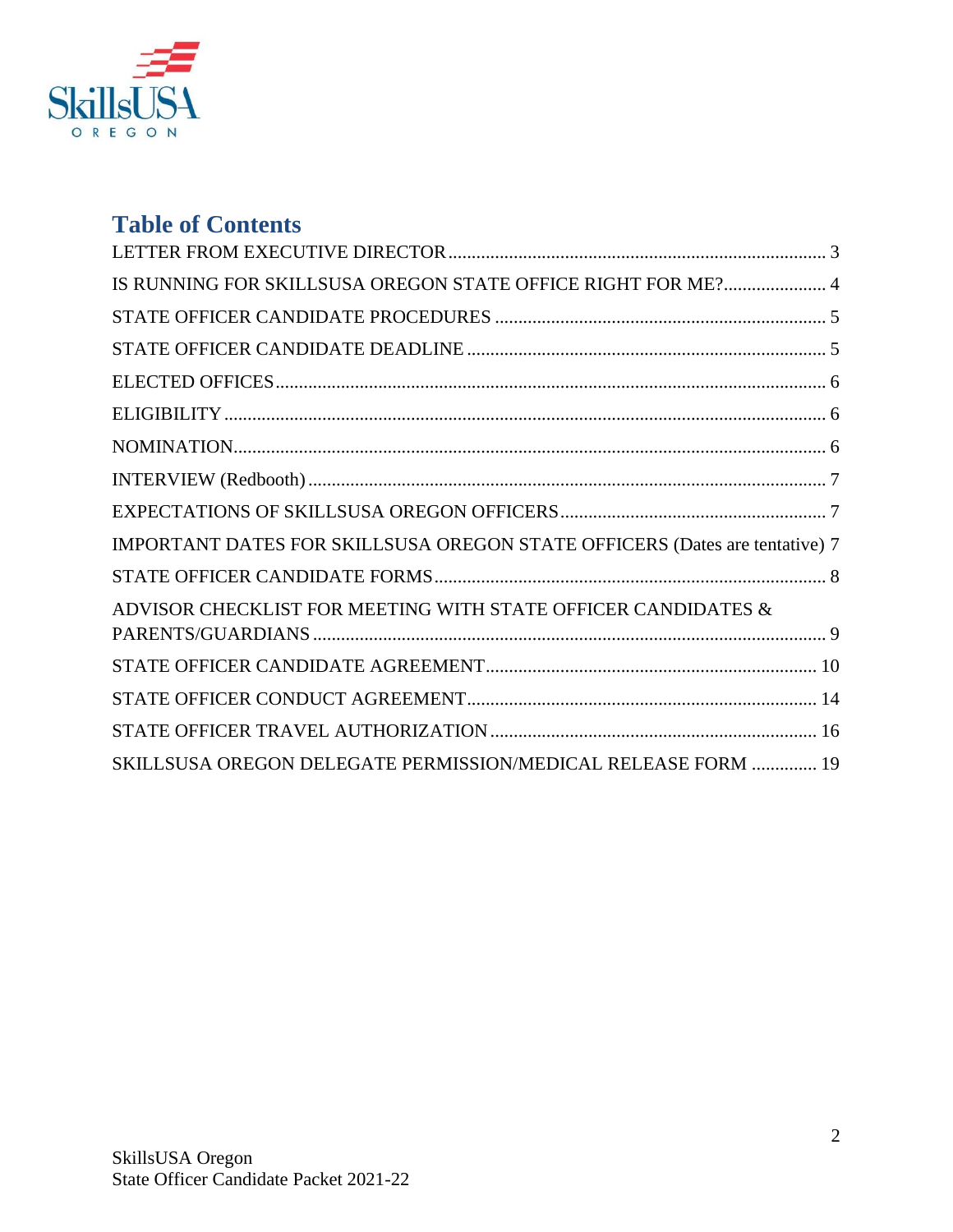

### <span id="page-2-0"></span>**LETTER FROM EXECUTIVE DIRECTOR**

#### SkillsUSA Oregon Chapter Advisors,

The SkillsUSA Oregon State Officer Program provides tremendous opportunities for students to gain new leadership skills, learn critical thinking, improve their planning and organization skills, become stronger speakers, demonstrate initiative, and much more. In short, it is a unique and valuable experience that we are excited to share with your students.

Along with the considerable benefits that come with being a state officer there are important responsibilities that officers take on, and we need your help to ensure that students who plan to run for state office are aware of these responsibilities; and, if elected, both you and they will ensure that those responsibilities are fulfilled.

As an advisor with a candidate and (if elected) a state officer the expectation is that you will:

- Assist your candidate with completing all required aspects of the State Officer candidate application and review their campaign speech and campaign materials.
- Make a personal commitment to cooperate with the State Advisor and State Officer Coach to ensure that your state officer fulfills all of their state officer responsibilities.
- Serve as an ongoing mentor to your state officer.
- Arrange additional time to work with your state officer.
- Review with your state officer the state officer team Program of Work and Accountability Chart to ensure that they are on track and up to date on all assignments.
- Edit and review materials and communication before officers submit and distribute them.
- Provide your officer with workspace supplies, telephone access, email access, and any necessary financial support.
- Assist with the ongoing training of all officers.

By signing the forms included in this packet you are making a commitment to your candidate/state officer and SkillsUSA Oregon. Training and directing our state officers is a team effort, and it is essential that the officer's advisor is a part of that team.

Thank you for encouraging your student to step forward and seek a state officer position with SkillsUSA Oregon.

Sincerely, Mike Oechsner, MBA, CAE, CMP | Executive Director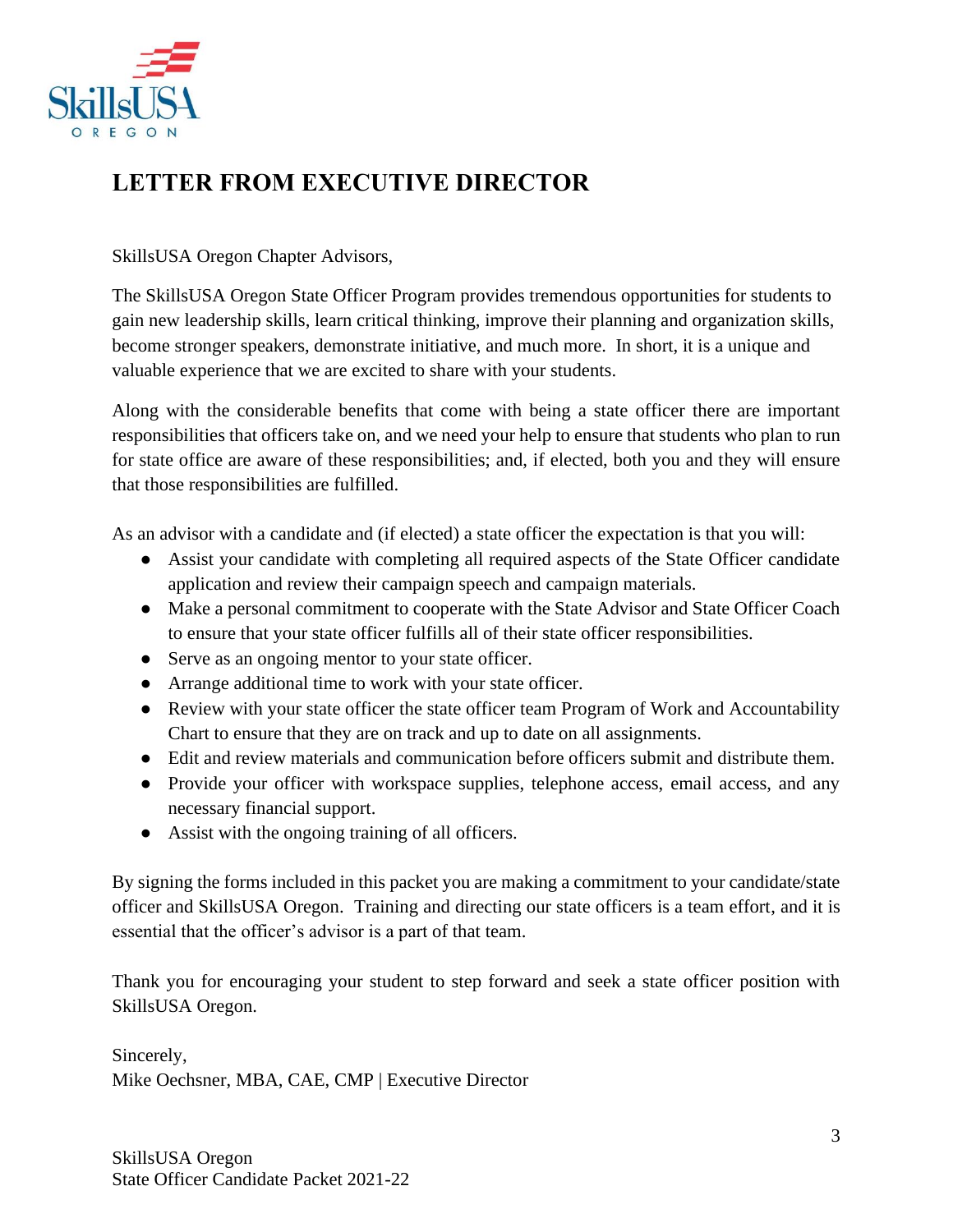

### <span id="page-3-0"></span>**IS RUNNING FOR SKILLSUSA OREGON STATE OFFICE RIGHT FOR ME?**

We are excited that you are considering running for a SkillsUSA Oregon State Office. The opportunities provided to state officers are tremendous and many of our state officer alumni count their time as an officer as a pivotal experience in their life. Along with the opportunities and benefits of being an officer comes many important responsibilities. Be sure that you carefully consider your decision to run for state office and what it requires.

The average state officer will spend one to three hours a week working on their state officer assignments and responsibilities. Prior to state officer meetings, conferences, and SkillsUSA events, the amount of time required tends to spike as officers finalize preparations and polish up assignments. It is important to realize that although academics remain the number one priority, you will not be able to fall behind in your responsibilities as a SkillsUSA officer. You will be required to participate in the team decision-making process, perform your assigned tasks, and attend all required conferences and events. It is important that you have access to the Internet either at home, school or at a library to complete assignments.

It is important to understand that if you are elected you will be required to attend conferences, officer meetings, and SkillsUSA events throughout the year. You will not be allowed to leave early, come late, or miss any parts of these events (except in the case of an extreme emergency). We have frequently had officers who had to miss out on big games, dances, trips, etc., because they conflicted with their state officer responsibilities. The expectation is that your state officer responsibilities and commitments will take priority after your academics.

Please carefully review the documents and information in this packet to be sure that you fully understand what will be expected/required of you as a state officer if you are elected.

If you are willing to make this kind of commitment and are the type of person that has the drive to succeed and the encouragement and dedication to get the job done, a SkillsUSA office is for you! If you are unsure, you may want to speak with your advisor to see if running for a state officer position is right for you. If you decide to run for office, be assured that holding state office will be one of the most memorable experiences of your life, and one of the most effective career preparation experiences you could ever have while in high school.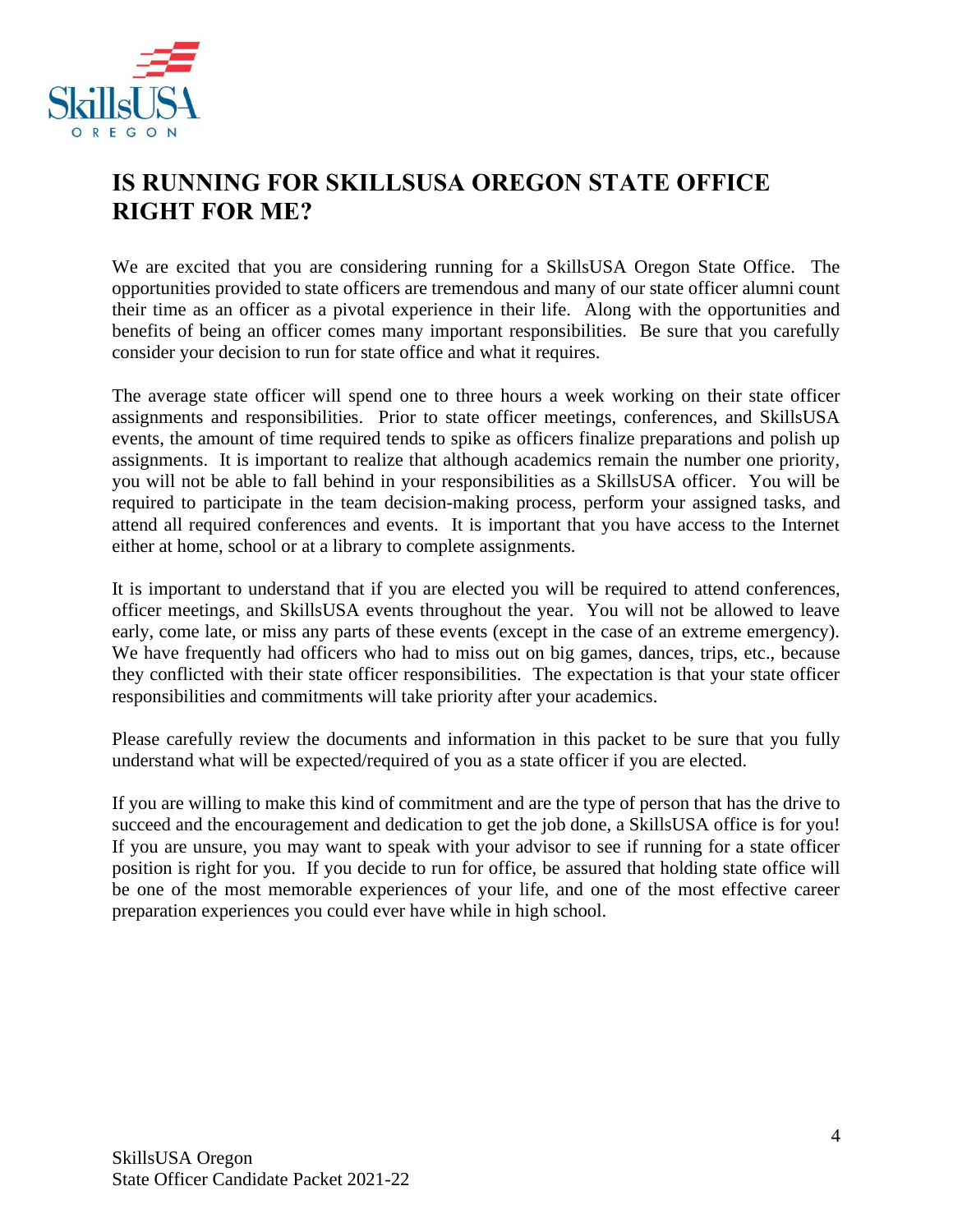

### <span id="page-4-0"></span>**STATE OFFICER CANDIDATE PROCEDURES**

Review this entire packet and complete all necessary materials on the check list below:

#### **ONLINE (SEE PAGE 9 FOR LINKS)**:

| <b>DESCRIPTION</b>                    | <b>DEADLINE</b> | <b>FORM</b> | <b>DONE</b> |
|---------------------------------------|-----------------|-------------|-------------|
| <b>SkillsUSA</b> Oregon State Officer | March 1, 2022   |             |             |
| Candidate Information                 |                 | (online)    |             |
| <b>SkillsUSA</b> Oregon State Officer | March 1, 2022   |             |             |
| Candidate Q & A                       |                 | (online)    |             |
| SkillsUSA Oregon State Officer        | March 1, 2022   |             |             |
| Uniform Information                   |                 | (online)    |             |

### **EMAIL TO: [COACH@SKILLSUSAOREGON.ORG:](mailto:COACH@SKILLSUSAOREGON.ORG)**

| <b>DESCRIPTION</b>                                                  | <b>DEADLINE</b> | <b>FORM</b> | <b>DONE</b> |
|---------------------------------------------------------------------|-----------------|-------------|-------------|
| <b>Advisor Checklist</b>                                            | March 1, 2022   | 4           |             |
| <b>SkillsUSA</b> Oregon State Officer<br><b>Candidate Agreement</b> | March 1, 2022   | 5           |             |
| SkillsUSA Oregon State Officer<br><b>Conduct Agreement</b>          | March 1, 2022   | 6           |             |
| SkillsUSA Oregon State Officer<br><b>Travel Authorization Form</b>  | March 1, 2022   |             |             |
| SkillsUSA Oregon Delegate<br>Permission/Medical Release Form        | March 1, 2022   | 9           |             |

### <span id="page-4-1"></span>**STATE OFFICER CANDIDATE DEADLINE**

All forms must be received by the SkillsUSA Oregon team by 5:00 pm on March 1, 2022. There will be a candidate interview held the same week via video conference.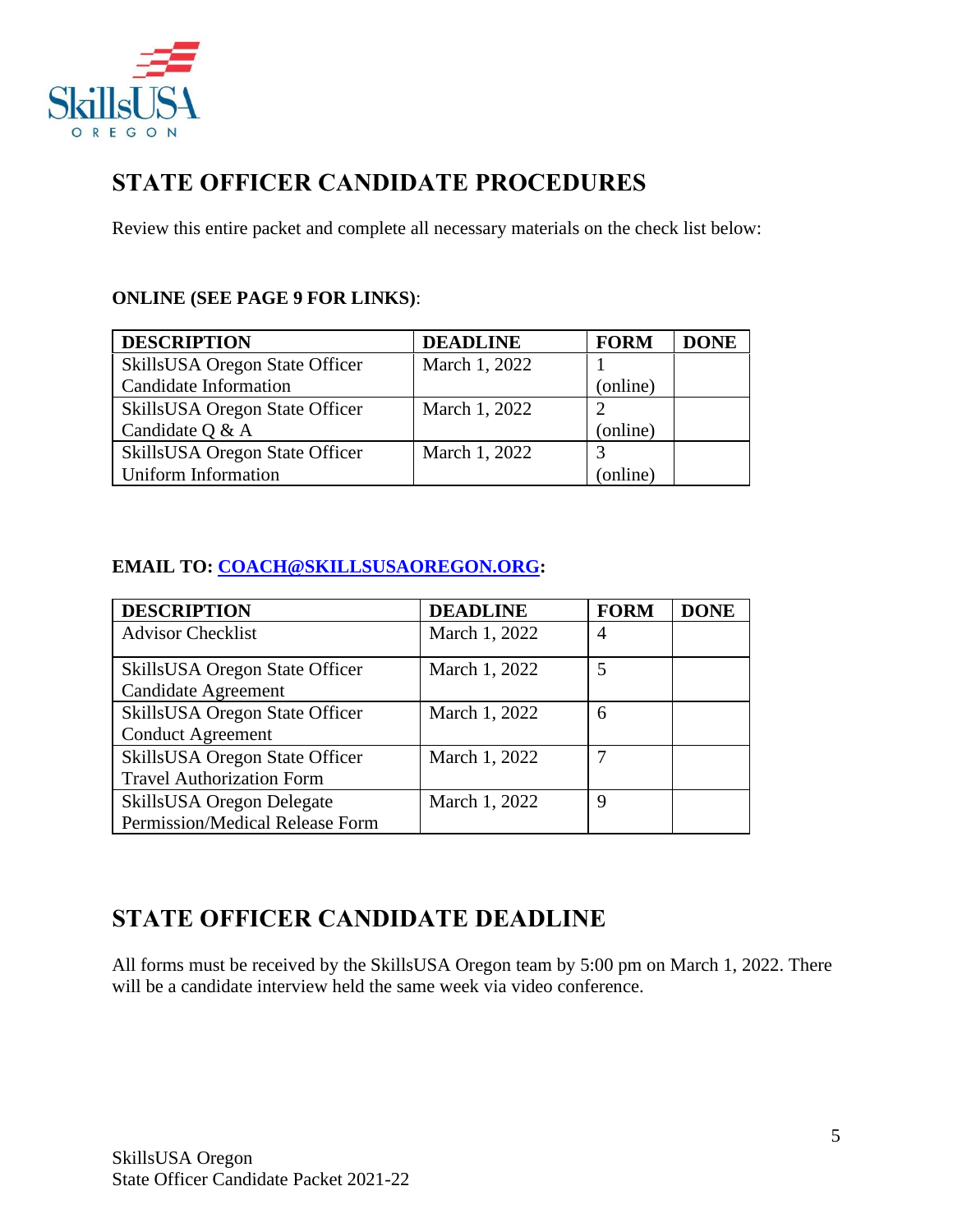

### <span id="page-5-0"></span>**ELECTED OFFICES**

SkillsUSA Oregon has five elected state officers, plus one middle school officer. The Management Team will determine positions after election.

# <span id="page-5-1"></span>**ELIGIBILITY**

- 1. A candidate must be an active member in good standing of SkillsUSA Oregon and SkillsUSA Inc. by the published deadline date, which is March 1, 2022.
- 2. A candidate should have held or be holding a SkillsUSA chapter office, but it is not required.
- 3. A candidate must have earned a GPA of 2.50 (4.00 scale) or better for the semester preceding their running for office.

### <span id="page-5-2"></span>**NOMINATION**

- 1. It is the chapter advisor's responsibility to have the nomination forms completed by the candidate and returned to the SkillsUSA Oregon team by March 1, 2022. Each chapter may submit only one candidate for each available office. There are five offices in total, therefore, you may submit 5 candidates.
- 2. The forms which must be completed and submitted online on or before the deadline are: (1) SkillsUSA Oregon State Officer Candidate Information; (2) SkillsUSA Oregon State Officer Candidate Q & A; (3) SkillsUSA Oregon State Officer Uniform Information.
- 3. The forms which must be completed and submitted via email to [coach@SkillsUSAOregon.org](mailto:coach@SkillsUSAOregon.org) on or before the deadline are: (4) Advisor Checklist; (5) SkillsUSA Oregon State Officer Candidate Agreement; (6) SkillsUSA Oregon State Officer Conduct Agreement; (7) SkillsUSA Oregon State Officer Travel Authorization Form; (8) SkillsUSA Oregon Delegate Permission/Medical Release Form.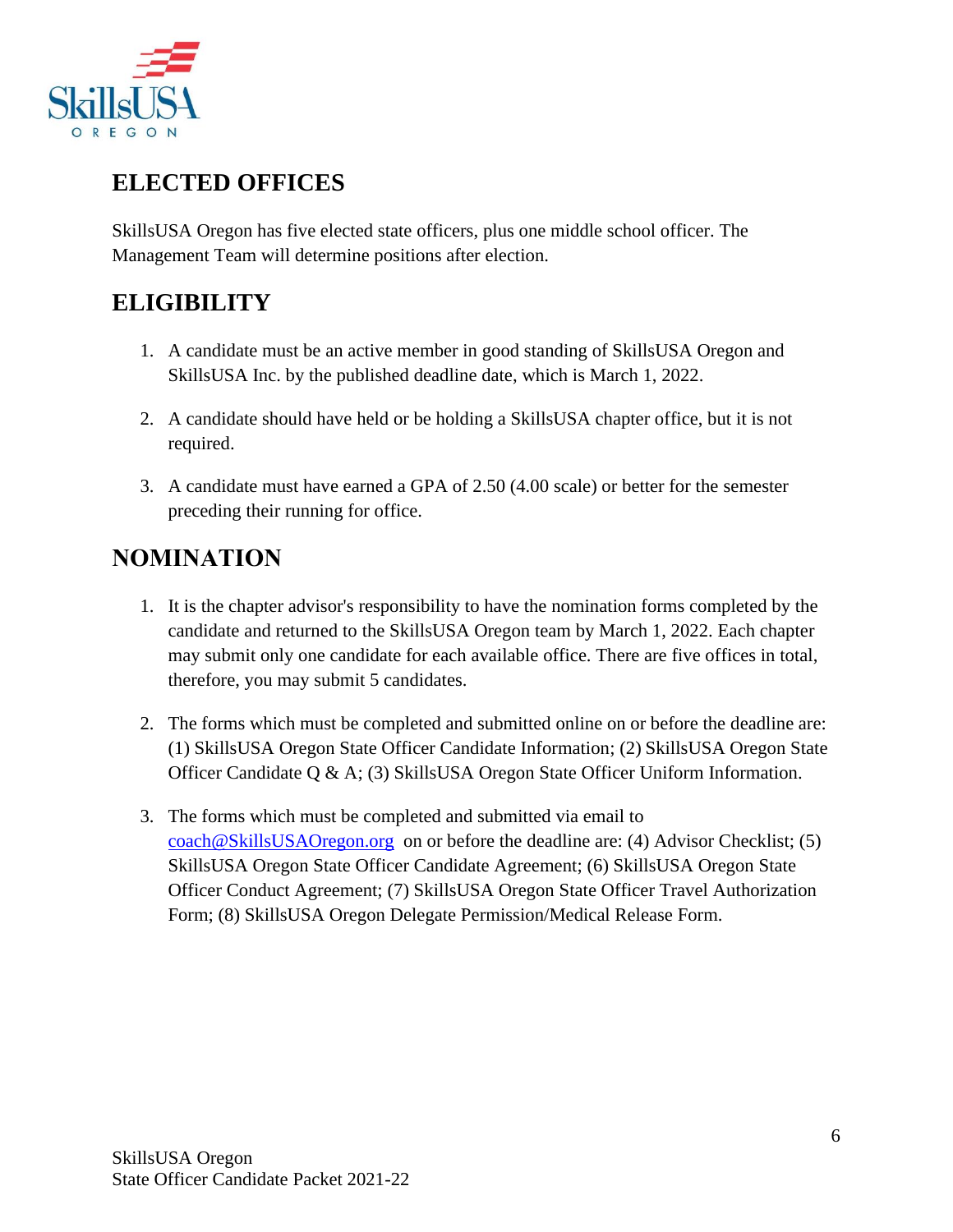

### <span id="page-6-0"></span>**INTERVIEW (Redbooth)**

1. Candidates will be interviewed via Zoom by members of the SkillsUSA Oregon State Team. Interviews will be held the week of March 1, 2022. If selected for an interview, candidates will receive an email with an interview time. Interviews will be approximately 10-12 minutes long.

### <span id="page-6-1"></span>**EXPECTATIONS OF SKILLSUSA OREGON OFFICERS**

- 1. Attend all state officer meetings from start to finish.
- 2. Plan the Program of Work as a team for the members of SkillsUSA Oregon, and work to achieve the goals and objectives set in the Program of Work.
- 3. Attend all state officer meetings and the State Leadership and Skills Conference. Officers are strongly encouraged to attend the National Leadership and Skills Conference and the optional Leverage Training.
- 4. Contribute to the association communication channels as assigned. Communicate with the team, coach(es), executive director, state director, and other appropriate parties on a regular basis.
- 5. Submit a monthly report about local, state, and national SkillsUSA activities participated in.

### <span id="page-6-2"></span>**IMPORTANT DATES FOR SKILLSUSA OREGON STATE OFFICERS** (Dates are tentative)

- 1. April 15-16 SkillsUSA Oregon State Leadership and Skills Conference
- 2. May 12-14 Oregon CTSO Officer Training
- 3. September 23 Oregon CTSO Virtual Advisor Conference
- 4. September 24 Oregon CTSO Portland Advisor Conference
- 5. September 29 Virtual Chapter Officer Training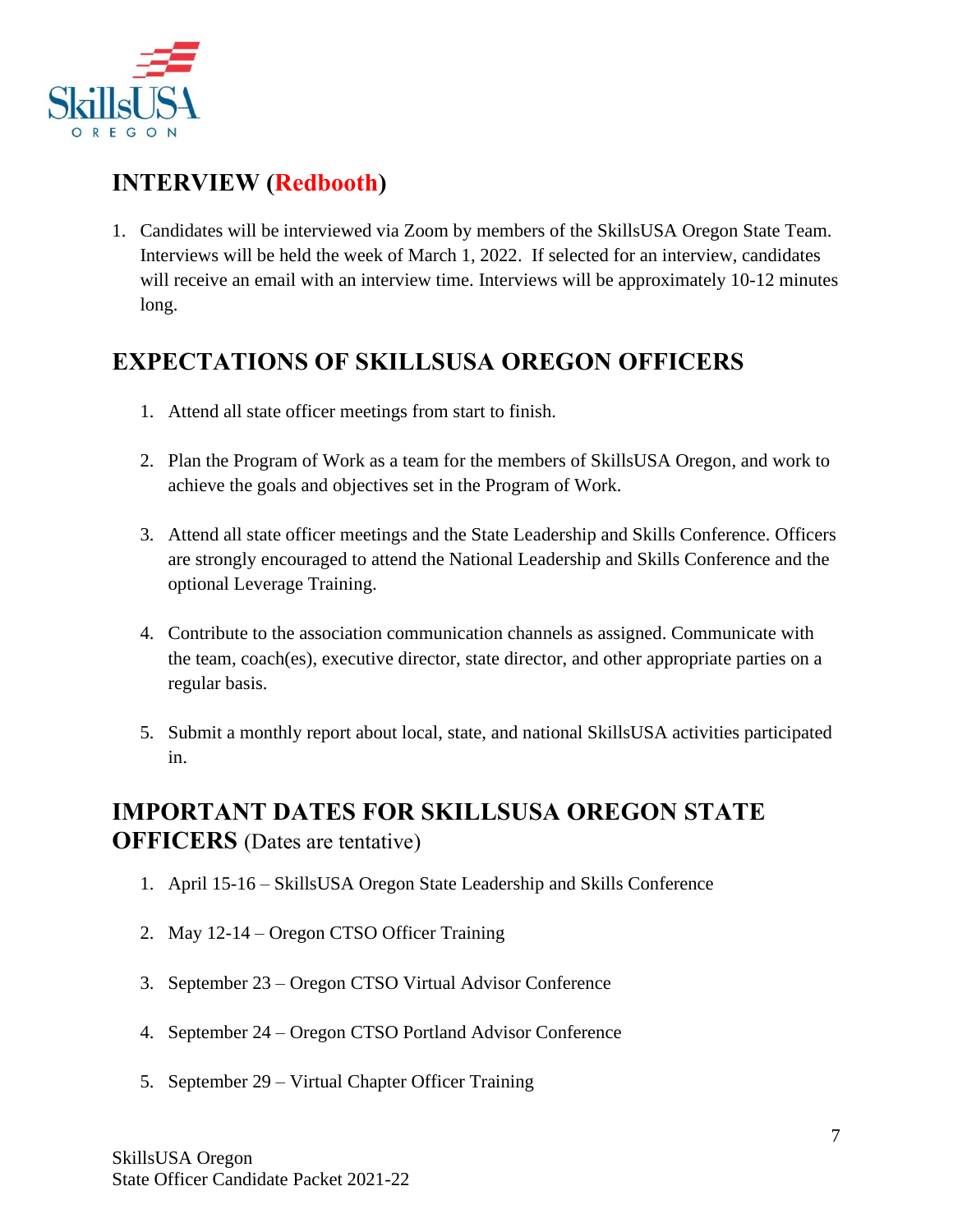

### <span id="page-7-0"></span>**STATE OFFICER CANDIDATE FORMS**

The forms on the following pages must be submitted for a candidate's application to be complete. Any missing forms could result in the disqualification of the candidate. Please ensure that all requested information is provided and that each form is complete and contains all requested signatures. Forms 1-3 are to be submitted **online**, and forms 4-7 are to be **emailed** to coach@skillsusaoregon.org.

**Forms Deadline:** March 1, 2022

#### **Required Forms:**

Available online, all via one form, submitted online:

1. State Officer Candidate Information, State Officer Q&A, State Officer Uniform

Information: <https://skillsusaoregon.org/state-officer-application/>

Found in this packet, submitted via email to: [coach@skillsusaoregon.org](mailto:coach@skillsusaoregon.org) :

- 2. Advisor Checklist
- 3. State Officer Candidate Agreement
- 4. State Officer Conduct Agreement
- 5. State Officer Travel Authorization Form
- 6. SkillsUSA Oregon Delegate Permission/Medical Release Form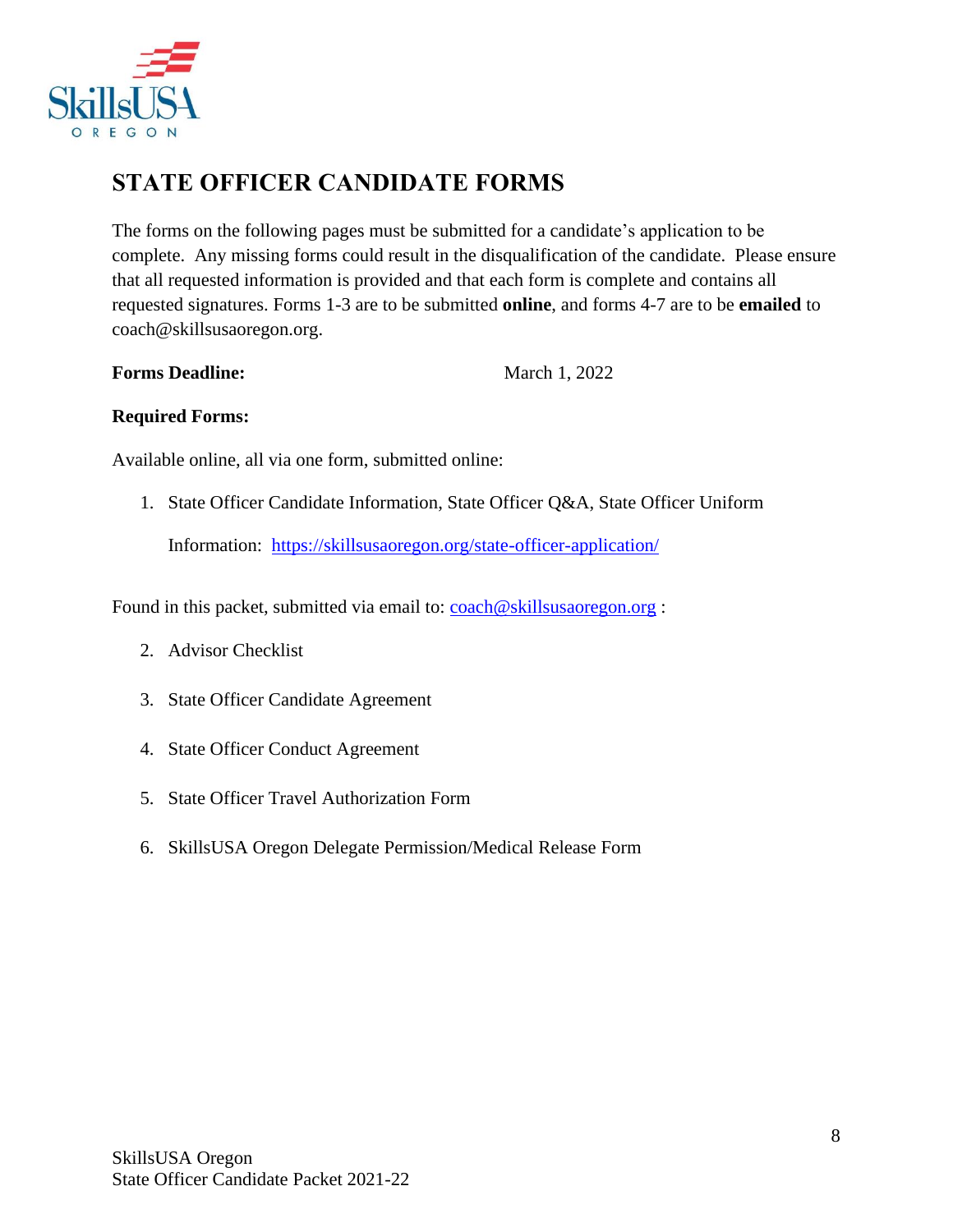

### **ADVISOR CHECKLIST FOR MEETING WITH STATE OFFICER CANDIDATES & PARENTS/GUARDIANS**

<span id="page-8-0"></span>The Chapter Advisor should schedule a meeting with the State Officer Candidate and their parent/guardian and carefully review this checklist and the rest of the State Officer Candidate Packet. Once the advisor has held this meeting and reviewed the checklist, it should be completed, signed, and dated, and submitted to the SkillsUSA Oregon team along with the required forms in this packet. **Form 4**

| ITEMS TO DISCUSS AND REVIEW WITH YOUR STATE OFFICER CANDIDATE                                                                                                                                                                                                                                                                                                                                                                                                       |
|---------------------------------------------------------------------------------------------------------------------------------------------------------------------------------------------------------------------------------------------------------------------------------------------------------------------------------------------------------------------------------------------------------------------------------------------------------------------|
| Have a frank conversation with the state officer candidate to ensure that they understand the<br>commitments required of state officers. Be sure that they understand that at times they will have<br>to miss out on sporting events or other personal activities in order to fulfill their state officer<br>responsibilities. Officers must recognize that SkillsUSA conferences and events come before<br>other social functions, including athletics and dances. |
| Ensure that state officer candidates understand that being a state officer is a privilege and will<br>require their very best effort. If elected the candidate will be required to devote several hours<br>each week to their state officer responsibilities and will not be allowed to fall behind on state<br>officer duties and responsibilities.                                                                                                                |
| Talk to the candidate about their involvement in other activities like sports, clubs, work, etc. Be<br>sure that they have fully calculated the time commitment and are prepared to make SkillsUSA a<br>priority if they are elected.                                                                                                                                                                                                                               |
| Set up a plan for the officer to keep the advisor regularly updated about their projects, upcoming<br>responsibilities, and duties of office.                                                                                                                                                                                                                                                                                                                       |
| Discuss and create a time management plan for when and how the officer will complete their<br>SkillsUSA work each day. Officers should plan to spend about 30 minutes a day (sometimes<br>more) on SkillsUSA work.                                                                                                                                                                                                                                                  |
| Ensure the officer has access to internet on a daily basis either at home or through the school.<br>Officers will need access to Gmail for official state officer communications.                                                                                                                                                                                                                                                                                   |
| Carefully review this packet with the candidate and be familiar with the rules and guidelines for<br>state officer candidates.                                                                                                                                                                                                                                                                                                                                      |
| Ensure that all forms from this packet have been completed.                                                                                                                                                                                                                                                                                                                                                                                                         |
| Be sure that the candidate understands that while being a SkillsUSA State Officer is an invaluable<br>experience and will be a great accomplishment to highlight on their resume and college<br>applications, that being a state officer should be about their passion for SkillsUSA and desire to<br>be a part of making SkillsUSA Oregon great. This is a real commitment that will require time,                                                                 |
| effort, initiative, and commitment throughout their term of office.                                                                                                                                                                                                                                                                                                                                                                                                 |

\_\_\_\_\_\_\_\_\_\_\_\_\_\_\_\_\_\_\_\_\_\_\_\_\_\_\_\_\_\_\_\_\_\_\_\_\_\_\_\_\_ \_\_\_\_\_\_\_\_\_\_\_\_\_\_\_\_\_\_\_\_\_\_\_\_\_\_\_\_\_\_

Chapter Advisor Signature Date Date of the United States and Date Date Date Date Date Date Date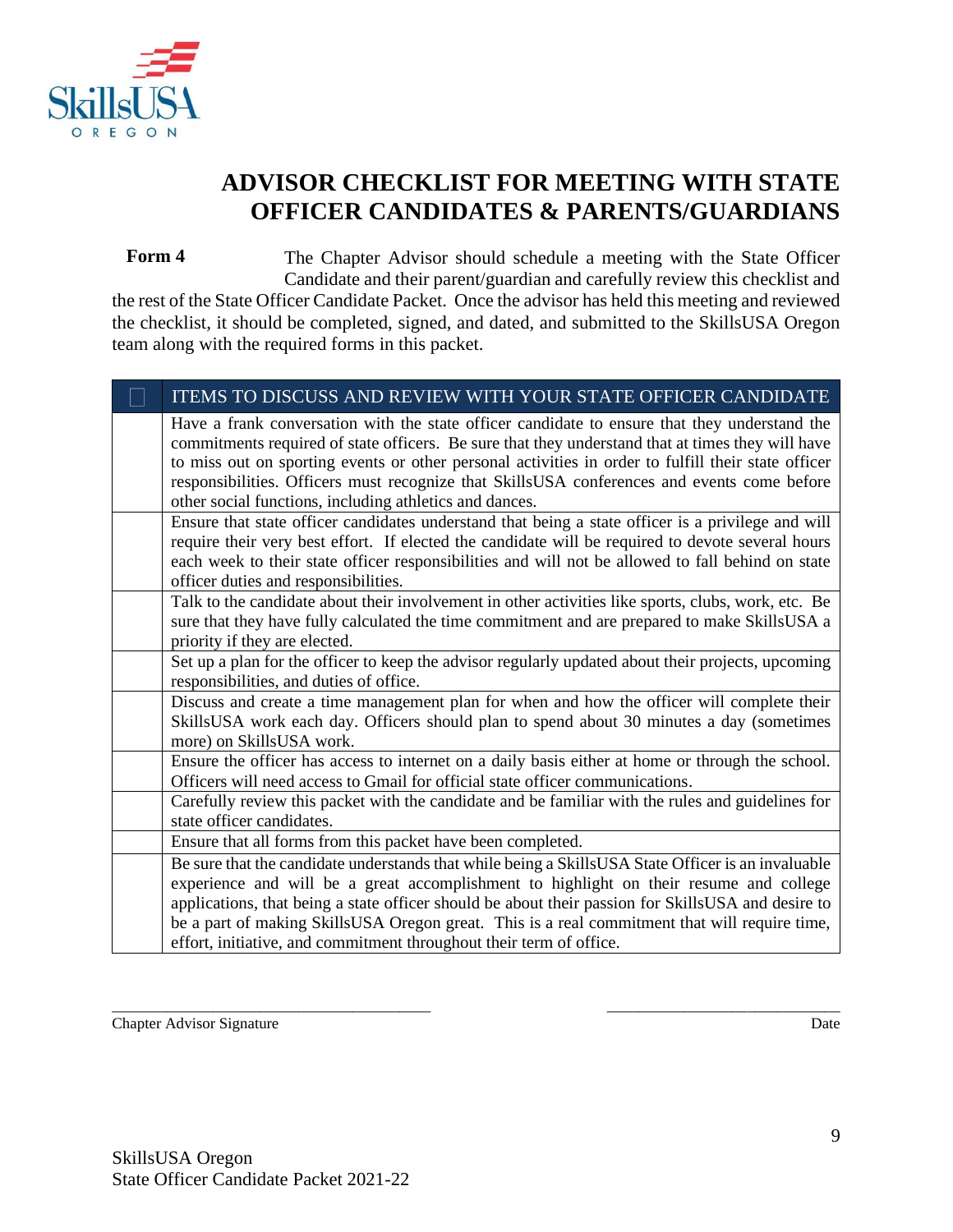

#### <span id="page-9-0"></span>**STATE OFFICER CANDIDATE AGREEMENT Form 5**

### **Purpose:**

Becoming a SkillsUSA Oregon State Officer requires a commitment on the part of all parties concerned. In order to make that commitment, each party must understand their responsibility to this leadership training experience. In order for a candidate to be eligible for office, all parties indicated *must* sign this agreement. State officer candidates should understand that, if elected, attendance at all state officer meetings and activities is mandatory and that failure to attend any of these meetings will result in their removal from office, with the exception of emergencies/unsafe traveling conditions. They should also understand that they may be removed from office if in the opinion of the Executive Director or Board of Advisors if they fail to comply with State Officer responsibilities/assignments or participate in activities/conduct which would reflect negatively on SkillsUSA Oregon or the State Officer Team.

#### **If elected, the candidate agrees to:**

- 1. Attend and participate in all meetings (including, but not limited to, state officer meetings, state officer training's, district, regional, state and International conferences) and attest that; "I fully understand the responsibilities and obligations of the position I seek and, if elected, will carry them out to the very best of my ability. I further understand that if, in the opinion of the majority of the Board of Trustees, State Officer Coach, or the Executive Director, I fail to fulfill my responsibilities and obligations of office, and/or I violate the SkillsUSA Oregon Conduct Code, I can be removed from office. Should I fail to complete the duties of my office, I will be liable to return to SkillsUSA the amount expended for my participation during my term in office."
- 2. Perform to the best of his/her ability the duties of the elected office.
- 3. Maintain a GPA of 2.5 or better based on a 4.0 scale during their term of office.
- 4. Participate in **ALL** activities scheduled by the Executive Director or State Officer Coach of the Oregon Association of SkillsUSA including, but not limited to: {dates are tentative}

| April 15-16, 2022  | SkillsUSA Oregon State Leadership and Skills Conference |
|--------------------|---------------------------------------------------------|
| May 12-14, 2022    | Oregon CTSO Officer Training                            |
| September 23, 2022 | Oregon CTSO Virtual Advisor Conference                  |
| September 24, 2022 | Oregon CTSO Portland Advisor Conference                 |

SkillsUSA Oregon State Officer Candidate Packet 2021-22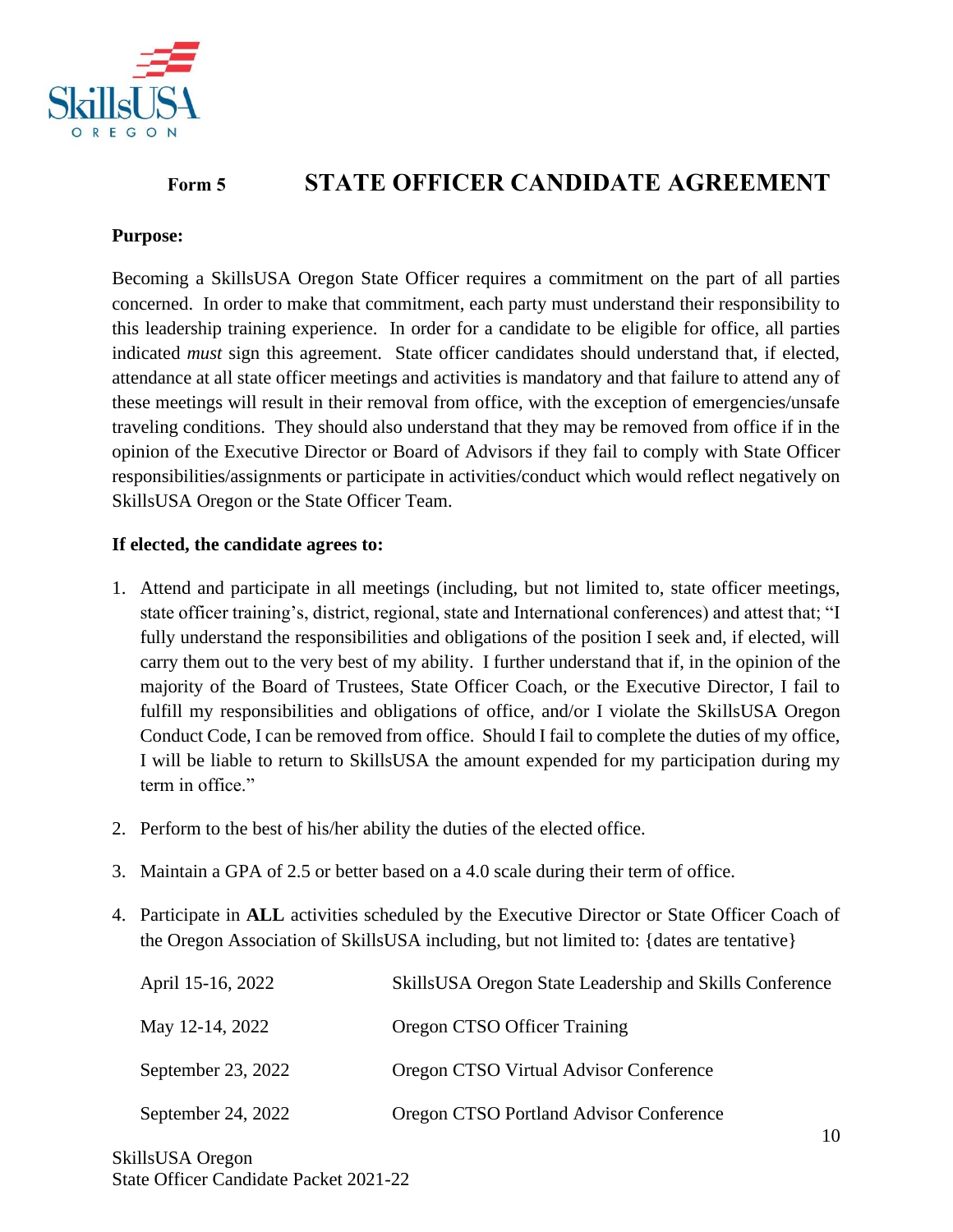

| September 29, 2022 | Virtual Chapter Officer Training                        |
|--------------------|---------------------------------------------------------|
| December 2022      | Oregon Leadership Experience                            |
| January 2023       | Oregon CTSO Winter Meeting                              |
| March 2023         | SkillsUSA Oregon State Leadership and Skills Conference |

\*\*\*Please note that these dates and locations are tentative, however, SkillsUSA will give both students and advisors ample notice ahead of any expected requirement.

*SkillsUSA Oregon will pay approved expenses for required activities. Non-required activities may be partially reimbursed upon approval of the Executive Director and Board of Advisors. Please note that while SkillsUSA Oregon pays most travel expenses, some extra expenses will be the responsibility of each state officer.*

#### **The Parent(s) and Candidate Agree To:**

- 1. Grant permission to SkillsUSA Oregon and its staff/contractors, State Department of Education, and sponsors/supporters to use the above delegate's name and likeness (including photographs, video footage, silhouettes, and audio clips) in publications, productions, promotions and on websites for informational, promotional and other related purposes without further consideration, and acknowledge the right of SkillsUSA Oregon to crop, treat, edit, or otherwise modify the photographs, video footage, silhouettes, and audio clips at their discretion.
- 2. Pay for certain costs associated with being a State Officer.
- 3. Grant permission to release the GPA and grades of the State Officer as verification of accordance with officer requirements to maintain a 2.5 GPA.

#### **The Parent(s) and Employer(s) Agree To:**

- 1. Permit the candidate to participate in all scheduled SkillsUSA Oregon activities, State Officer meetings, chapter visits, and other official officer duties.
- 2. If the student is elected, permit, and in the case of parents, authorize the student to visit Oregon schools and participate in SkillsUSA Oregon chapter activities, conferences and meetings for the purpose of conducting official SkillsUSA state officer business.
- 3. Encourage the candidate to take full benefit of the leadership development experience.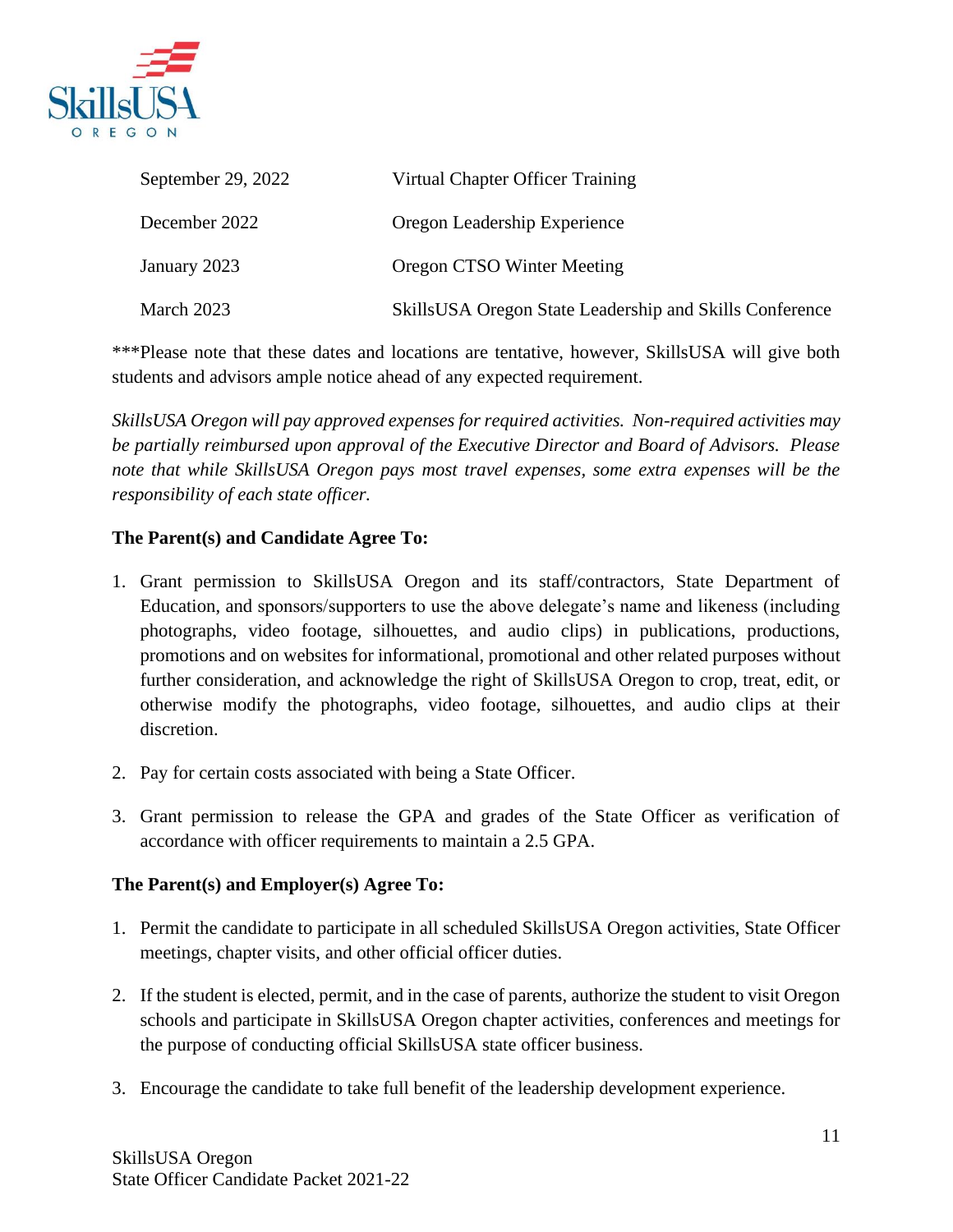

4. Attend any scheduled SkillsUSA Oregon activities, conferences and meetings when they so desire.

#### **The Advisor(s) and All School Officials Listed Below Agree To:**

- 1. Recommend for state office only those candidates who are qualified.
- 2. Host meetings of the state officers upon request of the Executive Director.
- 3. Ensure the candidate's attendance at all SkillsUSA Oregon activities.
- 4. Permit the candidate to visit Oregon schools and participate in SkillsUSA chapter activities, conferences and meetings for the purpose of conducting official SkillsUSA state officer business.
- 5. Certify that the candidate has earned a GPA of 2.5 (4.0 base) or better for the term preceding the election and that officer maintains this during their term of office.
- 6. Read the Candidate Agreement and Participant Code of Conduct and discuss it with the student.

\_\_\_\_\_\_\_\_\_\_\_\_\_\_\_\_\_\_\_\_\_\_\_\_\_\_\_\_\_\_\_\_\_\_\_\_\_\_\_\_\_ \_\_\_\_\_\_\_\_\_\_\_\_\_\_\_\_\_\_\_\_\_\_\_\_\_\_\_

| Candidate Signature <sup>1</sup> | Date |
|----------------------------------|------|
|                                  |      |
| <b>Chapter Advisor Signature</b> | Date |
|                                  |      |
| Parent Signature                 | Date |

 $<sup>1</sup>$  If you change schools, jobs, and/or sports at any time during your state officer year and signatures above are not complete and</sup> current; this document must be signed again and resent to SkillsUSA Oregon.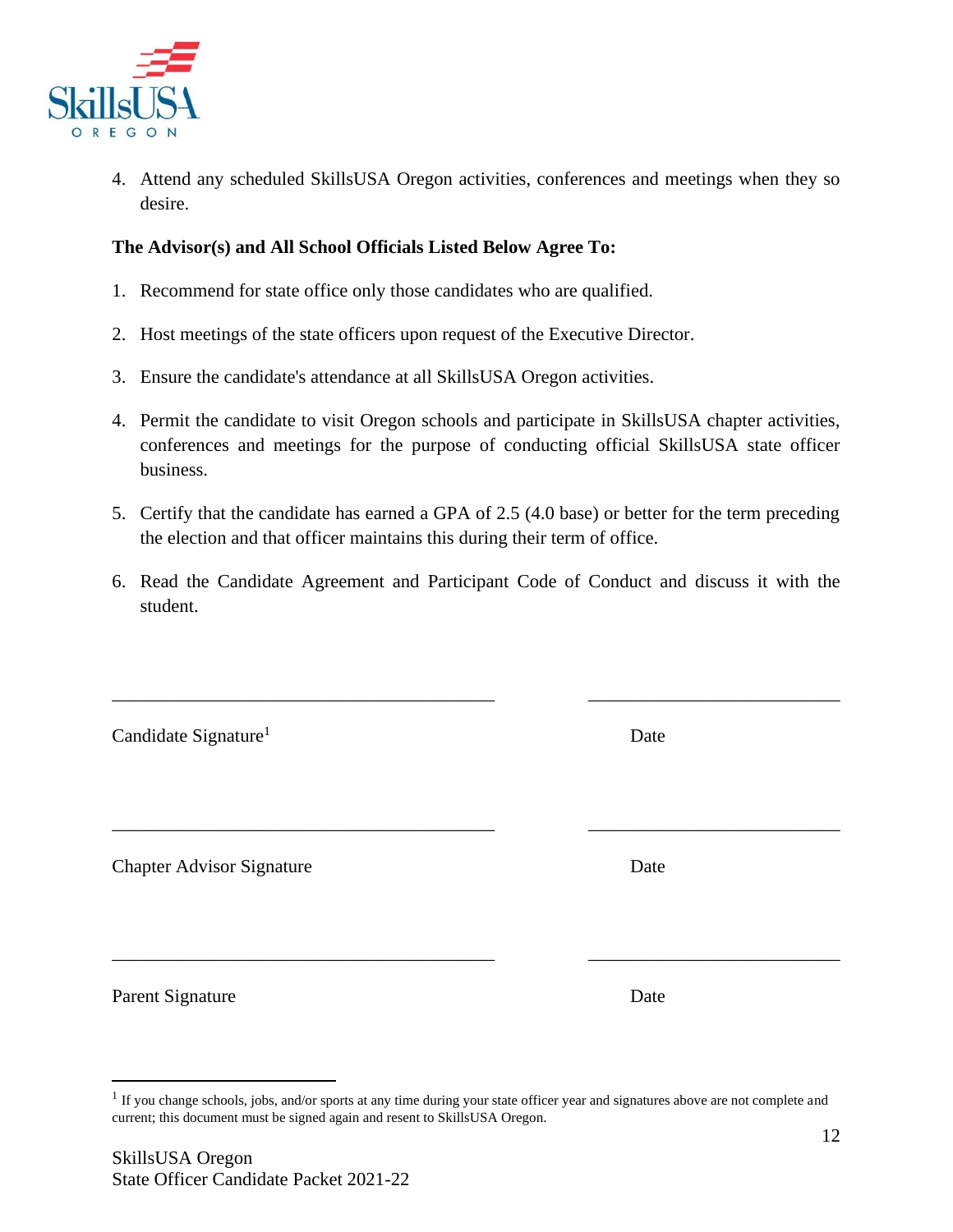

| High School Administrator Signature | Date |
|-------------------------------------|------|
|                                     |      |
| Athletic Coach(es) Signature        | Date |
|                                     |      |
| Employer(s) Signature               | Date |

\_\_\_\_\_\_\_\_\_\_\_\_\_\_\_\_\_\_\_\_\_\_\_\_\_\_\_\_\_\_\_\_\_\_\_\_\_\_\_\_\_ \_\_\_\_\_\_\_\_\_\_\_\_\_\_\_\_\_\_\_\_\_\_\_\_\_\_\_

\* The State Officer Candidate Agreement Form includes two pages total. By signing on this page, the parties agree to abide by all policies and information included on both pages of this form.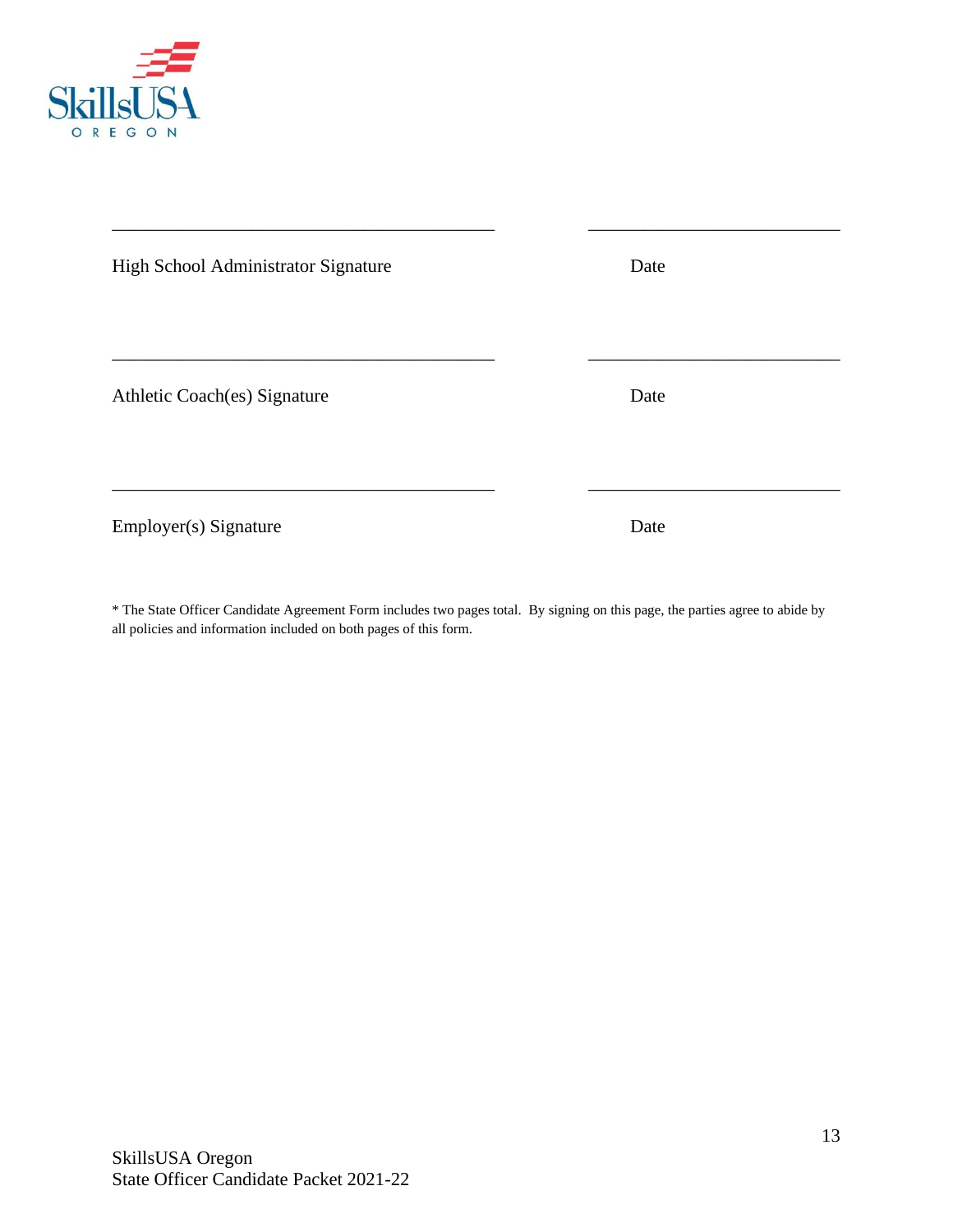

**Form 6**

### <span id="page-13-0"></span>**STATE OFFICER CONDUCT AGREEMENT**

*The following conduct policies apply to all state officers and will be in effect for the full duration of their term of office. Official conference and activities begin when the officer leaves home for the event and ends when they return home, therefore this code is in effect throughout this entire period of time.* 

*"I agree to follow the State SkillsUSA Officer Code of Conduct while I am representing the Oregon Association of SkillsUSA as a member of the State Officer Team. I will resign my office if I fail to follow this code"*

I will not possess, be under the influence of, or consume any alcoholic beverages, tobacco products, or illegal substances of any kind.

I will follow the established curfew. Curfew means I am quiet and in my own room with only those assigned to be there.

I will apply appropriate leadership principles at all times. These include but are not limited to the following: consensus building, compromising, listening, respecting other people's opinions and possessions, maintaining enthusiasm and involvement, and conflict resolution through open communications.

I will wear appropriate dress at all official functions.

I will not be engaged in any inappropriate or illicit behavior. I will immediately remove myself from all situations that could compromise my professional image.

I will refrain from dating fellow state SkillsUSA officers while I am in office. I will refrain from dating anyone while at a SkillsUSA Oregon activity.

I will leave the door open when I am in a room with someone of the opposite sex.

I will not deface public property. I will be responsible for any damages caused to rooms or facilities.

I will keep the state SkillsUSA staff informed of my whereabouts and activities at all times, where the activities are an official function of my office, or while I am in their charge.

I will be prompt and prepared at all times. I will carry out my duties and responsibilities to the best of my abilities. I will always conduct myself in a professional manner as a representative of SkillsUSA.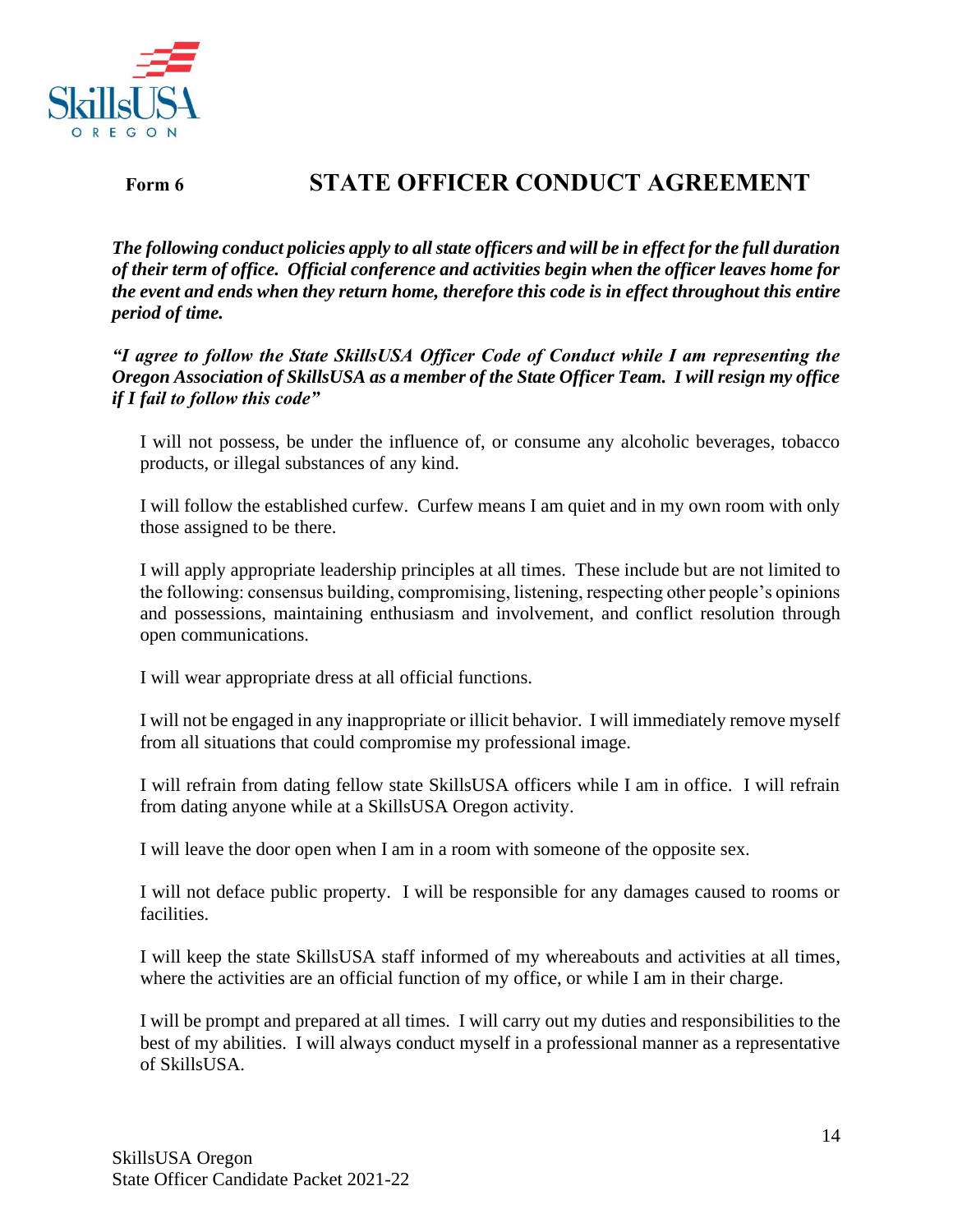

I will attend all official conference activities, unless I receive proper approval from state staff to be absent. If I am unable to participate in all required State Officer meetings, I will resign my office. Special permission must be received from the executive director or state officer coach to be excused from required meetings.

I will keep my local district and chapter advisor informed of all official correspondence. I will forward a copy of all official correspondence written by me to the state office.

I will follow my local school policies where they are more restrictive than the state policies and guidelines.

I am responsible for reporting any violations of these codes of conduct committed by myself or by fellow officers.

I will participate in all activities required of me at a conference, meeting, or official state officer function.

If other situations arise that are not covered by the Code of Conduct for State SkillsUSA Officers, I will use my best judgment in the situation. Above all I will try to act in such a way that I will reflect positively on the Oregon Association of SkillsUSA.

\_\_\_\_\_\_\_\_\_\_\_\_\_\_\_\_\_\_\_\_\_\_\_\_\_\_\_\_\_\_\_\_\_\_\_\_\_\_\_\_\_ \_\_\_\_\_\_\_\_\_\_\_\_\_\_\_\_\_\_\_\_\_\_\_\_\_\_\_

\_\_\_\_\_\_\_\_\_\_\_\_\_\_\_\_\_\_\_\_\_\_\_\_\_\_\_\_\_\_\_\_\_\_\_\_\_\_\_\_\_ \_\_\_\_\_\_\_\_\_\_\_\_\_\_\_\_\_\_\_\_\_\_\_\_\_\_\_

Student's Signature<sup>2</sup> Date

Parent's Signature<sup>3</sup> Date

 $2$  If you change schools, jobs, and/or sports at any time during your state officer year and signatures above are not complete and current; this document must be signed again and resent to SkillsUSA Oregon.

 $3$  If you change schools, jobs, and/or sports at any time during your state officer year and signatures above are not complete and current; this document must be signed again and resent to SkillsUSA Oregon.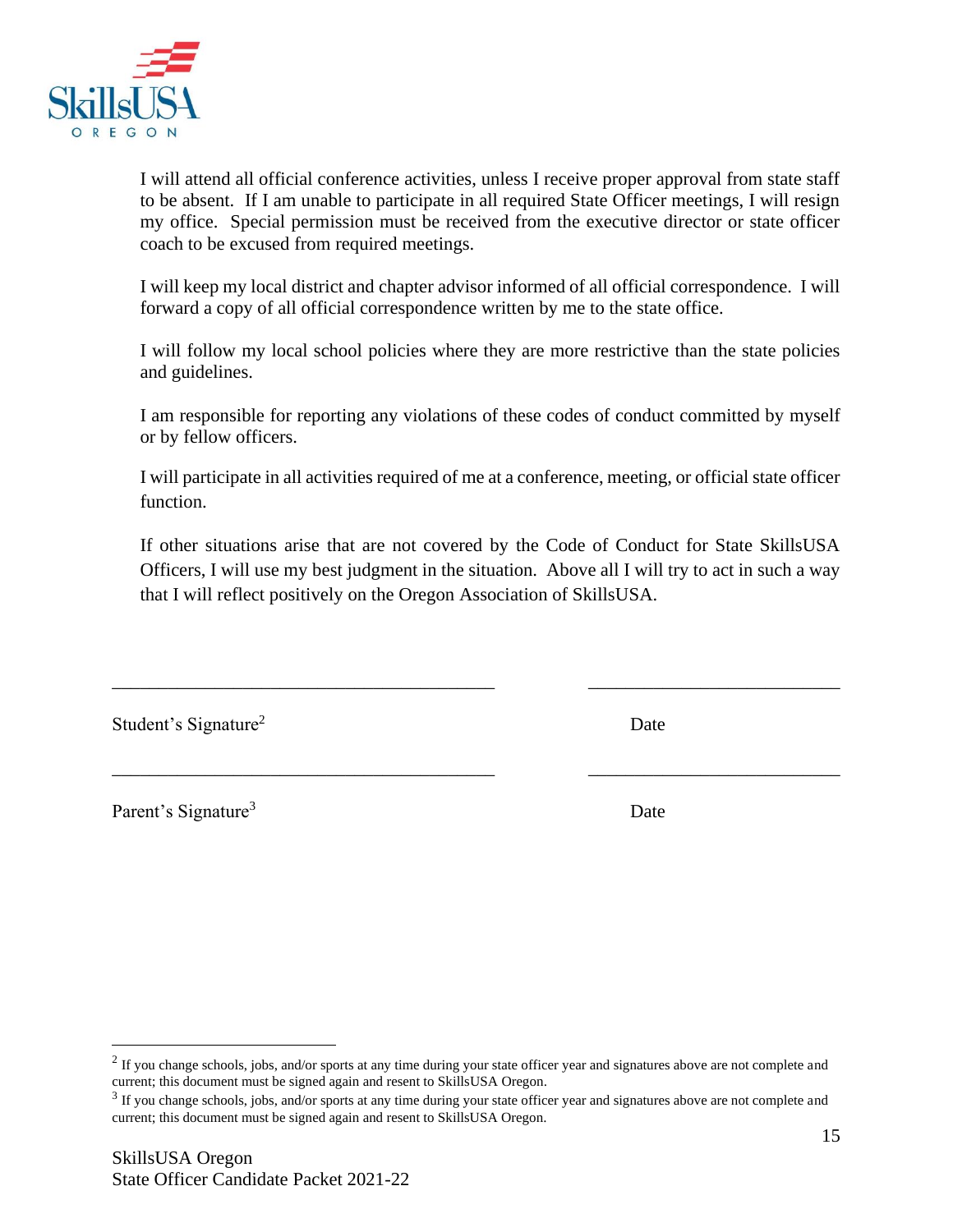

#### <span id="page-15-0"></span>**STATE OFFICER TRAVEL AUTHORIZATION FORM 7**

#### **To be completed for each official state officer meeting/meeting.**

Event or Meeting Description: *All State Officer Responsibilities During Term in Office*

| Student<br>Name: |  | hone <sup>.</sup> |
|------------------|--|-------------------|
|------------------|--|-------------------|

School Name: \_\_\_\_\_\_\_\_\_\_\_\_\_\_\_\_\_\_\_\_\_\_\_\_\_\_\_\_\_\_\_\_\_\_\_\_\_\_\_\_\_\_\_Phone: \_\_\_\_\_\_\_\_\_\_\_\_\_\_\_\_

Transportation plan for arriving at the event/meeting:

If you will be staying overnight at a location, other than your home, on your way to the event/meeting, please describe the location, address, phone number and name of chaperone at this location.

\_\_\_\_\_\_\_\_\_\_\_\_\_\_\_\_\_\_\_\_\_\_\_\_\_\_\_\_\_\_\_\_\_\_\_\_\_\_\_\_\_\_\_\_\_\_\_\_\_\_\_\_\_\_\_\_\_\_\_\_\_\_\_\_\_\_\_\_\_\_\_\_\_\_\_\_\_ \_\_\_\_\_\_\_\_\_\_\_\_\_\_\_\_\_\_\_\_\_\_\_\_\_\_\_\_\_\_\_\_\_\_\_\_\_\_\_\_\_\_\_\_\_\_\_\_\_\_\_\_\_\_\_\_\_\_\_\_\_\_\_\_\_\_\_\_\_\_\_\_\_\_\_\_\_

\_\_\_\_\_\_\_\_\_\_\_\_\_\_\_\_\_\_\_\_\_\_\_\_\_\_\_\_\_\_\_\_\_\_\_\_\_\_\_\_\_\_\_\_\_\_\_\_\_\_\_\_\_\_\_\_\_\_\_\_\_\_\_\_\_\_\_\_\_\_\_\_\_\_\_\_\_

Transportation plan for returning home from the event/meeting:

If you will be staying overnight at a location on your way home from the event/meeting, please describe the location, address, phone number and name of chaperone at this location.

\_\_\_\_\_\_\_\_\_\_\_\_\_\_\_\_\_\_\_\_\_\_\_\_\_\_\_\_\_\_\_\_\_\_\_\_\_\_\_\_\_\_\_\_\_\_\_\_\_\_\_\_\_\_\_\_\_\_\_\_\_\_\_\_\_\_\_\_\_\_\_\_\_\_\_\_\_ \_\_\_\_\_\_\_\_\_\_\_\_\_\_\_\_\_\_\_\_\_\_\_\_\_\_\_\_\_\_\_\_\_\_\_\_\_\_\_\_\_\_\_\_\_\_\_\_\_\_\_\_\_\_\_\_\_\_\_\_\_\_\_\_\_\_\_\_\_\_\_\_\_\_\_\_\_

\_\_\_\_\_\_\_\_\_\_\_\_\_\_\_\_\_\_\_\_\_\_\_\_\_\_\_\_\_\_\_\_\_\_\_\_\_\_\_\_\_\_\_\_\_\_\_\_\_\_\_\_\_\_\_\_\_\_\_\_\_\_\_\_\_\_\_\_\_\_\_\_\_\_\_\_\_

**All students must adhere to their local school district's student transportation policy and procedures. Please attach a copy of the completed district form pertaining to student**  travel for this event  $\sim$   $\alpha$   $\sim$   $\sim$  complete the form on the next page.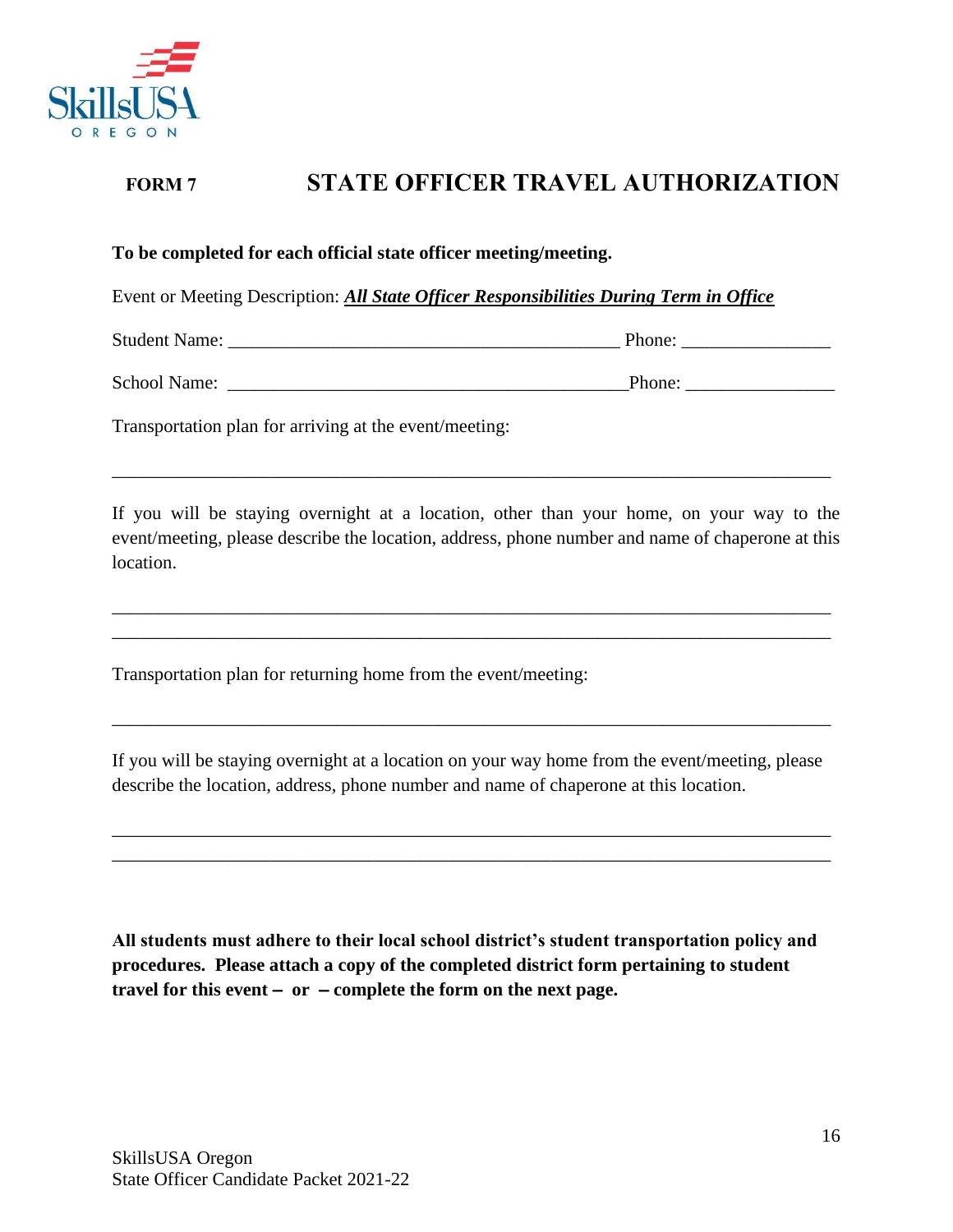

#### **Initial each of the following that apply:**

- \_\_\_\_ The above-named student may drive herself/himself to the above function as part of her/his official responsibilities.
- The above-named student will be transported to the above function as part of his/her official responsibilities by means of \_\_\_ parents and/or \_\_\_ public transportation (Check One).
- The above-named student will be allowed to ride with \_\_\_\_\_\_\_\_\_\_\_\_\_\_\_\_\_\_\_\_\_\_\_\_\_\_\_\_\_\_\_, another State Officer, to get to and/or from the above function as part of her/his official responsibilities.
- \_\_\_ The above-named student will be allowed to ride with representatives of the state association or its agents/contractors to get to or during the above function as part of her/his official responsibilities.
- \_\_\_ The above-named student will be allowed to ride with other state officers DURING the State Officer Meeting as needed to facilitate transportation. "During" is defined as the time between the scheduled start and finish of the meeting as outlined in this document. (If you do not want your child riding with other officers black out the "X" next to this item and initial to the left of it)

As a school district official, my signature below verifies that the above modes of transportation are not in violation of the School District student transportation policy.

School Administrator Date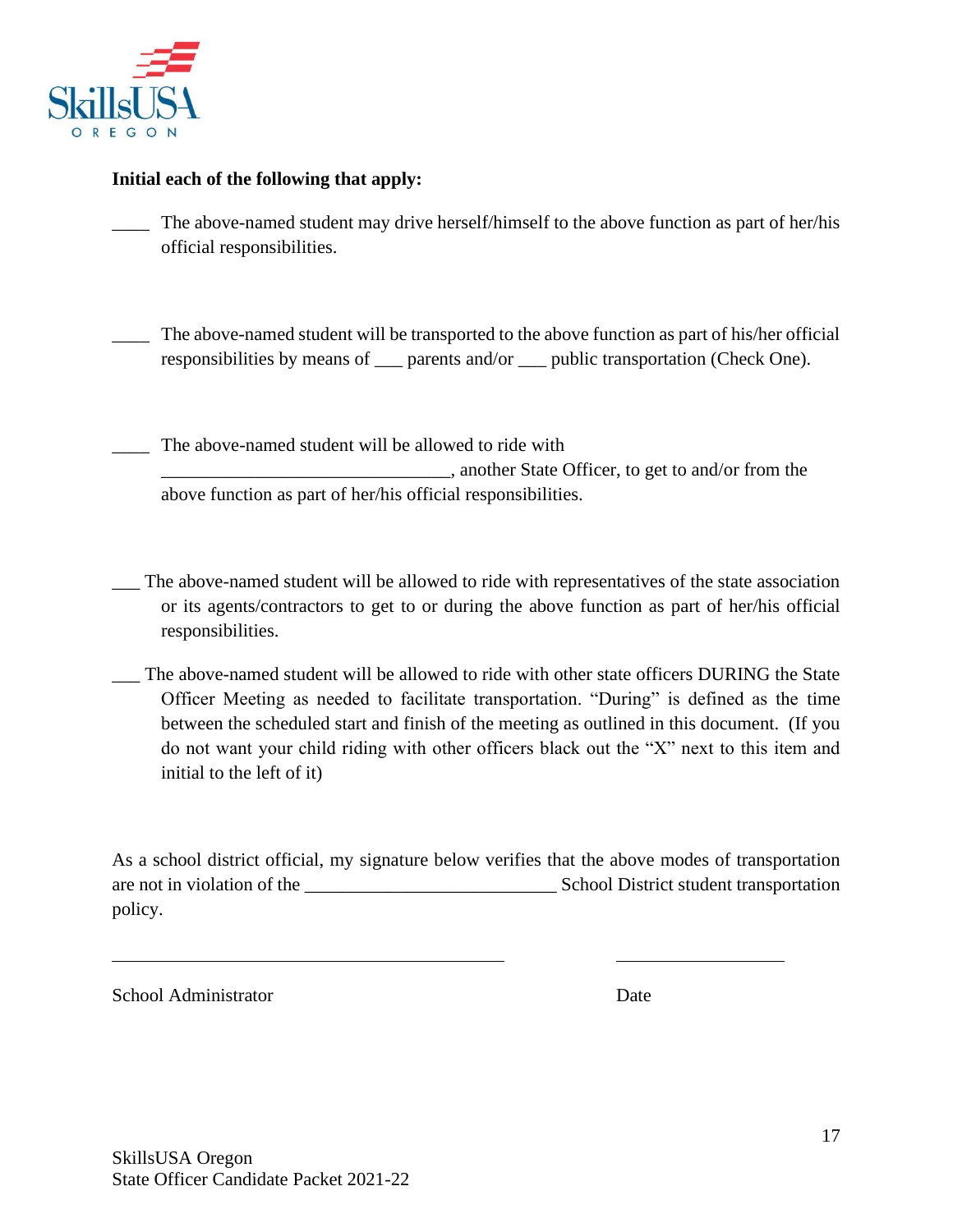

18



OREGON

I agree to adhere to the above-named school transportation policy and modes of transportation.

State Officer Signature Date

I agree to allow my child to use the above-named mode(s) of transportation and give permission for my child to attend this meeting.

Parent or Guardian Signature Date

\* The State Officer Travel Authorization Form includes two pages total. By signing on the page above, the parties agree to abide by all policies and information included on all pages of this form.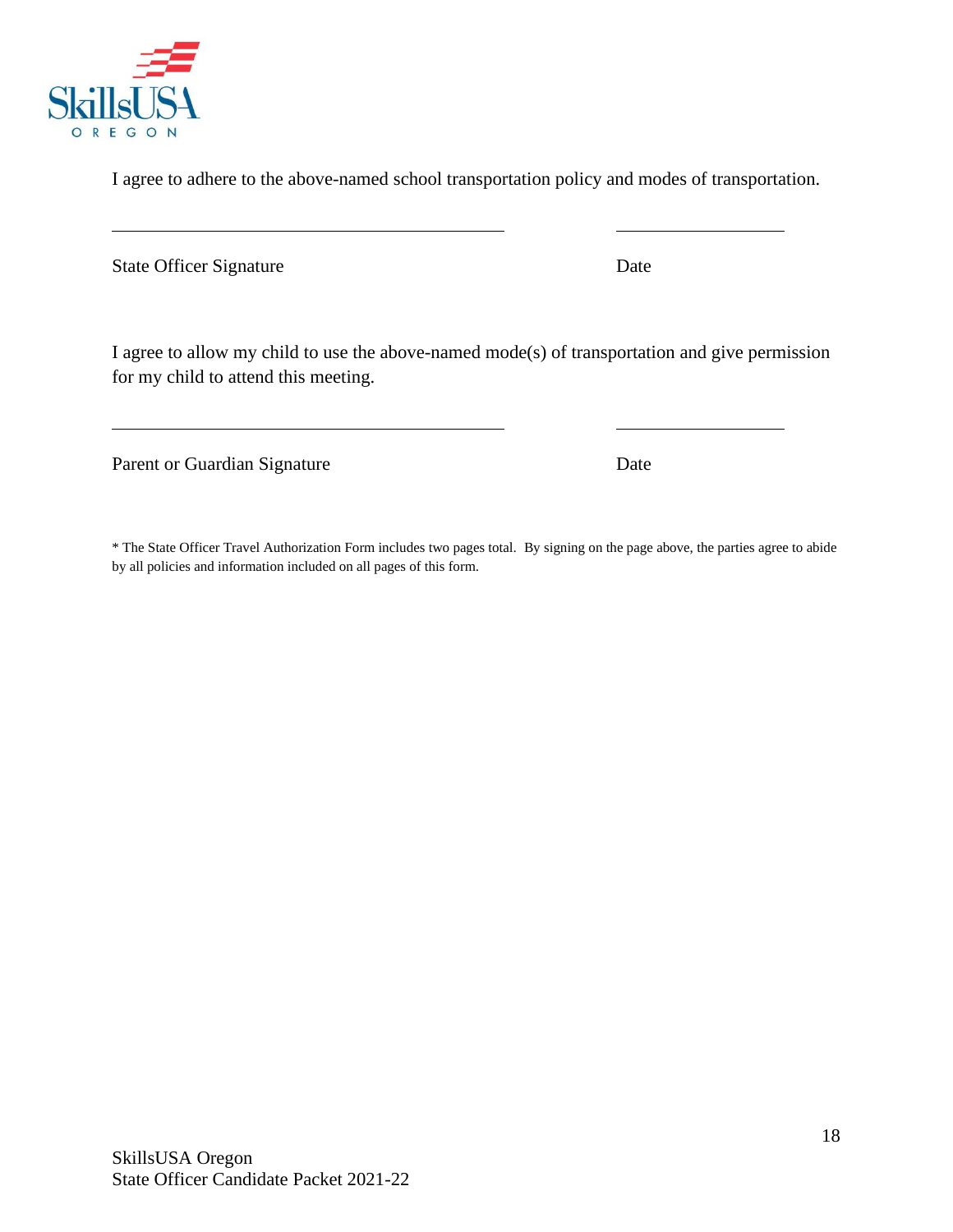

## <span id="page-18-0"></span>**FORM 8 SkillsUSA Oregon DELEGATE PERMISSION/MEDICAL RELEASE FORM (6 pages)**

*(Students and Alumni are collectively referred to as "Delegates" in this document)*

#### **Conduct Code Endorsement, Permissions to Attend SkillsUSA Oregon Sponsored Activities, and Authorization to use pictures or student name in publications.**

#### **ALL SKILLSUSA OREGON SPONSORED ACTIVITIES 2021-2022** *- Revised August 2012 -*

#### **CODE OF CONDUCT**

Attendance at any SkillsUSA Oregon sponsored conference or activity is a privilege. The following conduct policies will apply to all delegates: students, alumni, advisors, and any other authorized persons attending the activity. This form must be signed by each student and alumni (under 21) attending an SkillsUSA Oregon activity and submitted to the chapter advisor prior to the respective registration deadline. The chapter advisor must have a completed copy of the permission/medical release form for each student attending in their possession for the duration of the event, including travel to and from the event. This Form must be kept on file in the local school district after conference.

Delegates shall always abide by the rules and practices of SkillsUSA Oregon and school district policies to, during, and from the designated point of origin of the activity. Delegates shall respect and abide by the authority vested in the SkillsUSA Oregon organization. The standards outlined in this document constitute the SkillsUSA Oregon Code of Conduct.

#### **The following shall be regarded as severe violations of the SKILLSUSA OREGON Code of Conduct:**

Should a conduct code violation occur for item 1 through 7 below, regardless of when exposed, the violating student(s) will be sent home and will not be eligible to attend any other state, regional, or national conference during that school year. If the violation warrants it, law enforcement may also be notified. Determination of penalties for violations will be at the discretion of the State Management Team or the Board of Directors/Trustees.

1. **Alcohol, Drugs and Tobacco:** a student shall not possess, use, transmit, be under the influence of, or show evidence of having used an alcoholic beverage, other drugs, substances or tobacco products capable of or intended, purported, or presumed to be capable of altering a student's mood, perception, behavior or judgment; other than properly used, over-the-counter pain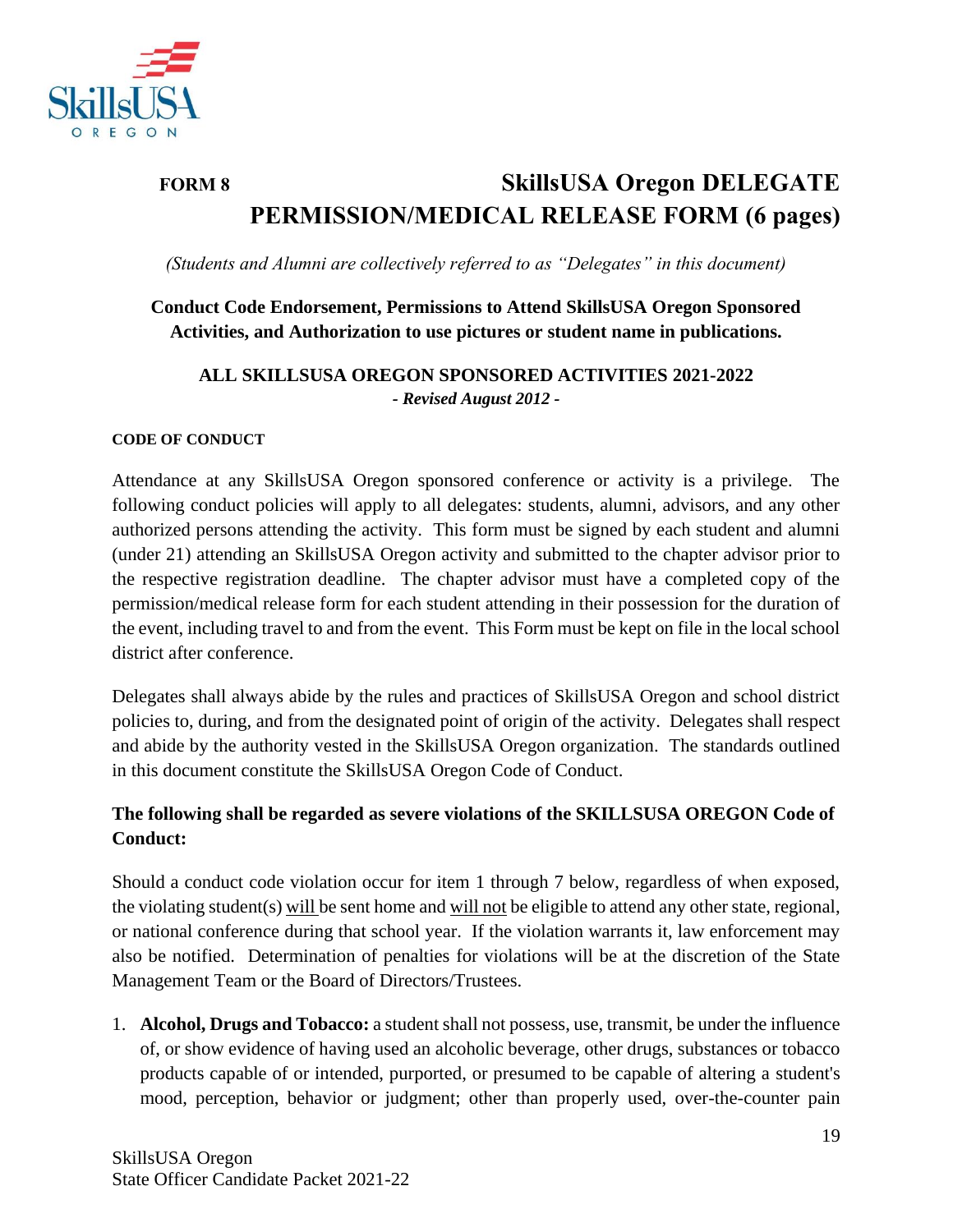

relievers and medications prescribed by a physician for an individual student and must be on record with the advisor. Nor shall the student possess, use, sell or transmit paraphernalia associated with drugs, alcohol, or chemical substance in any form (including tobacco), at any time, or under any circumstances, on public or private properties.

- 2. **Curfew**: Committing serious violations of curfew regulations as outlined in item 9 below.
- 3. **Willful Companionship:** Being in the willful companionship of someone who violates any portion of the conduct code, or failing to report any direct knowledge (other than hearsay) of the conduct code violations.
- 4. **Personal Conduct:** Cheating, dishonesty, or taking unfair advantage of others; participating in social activities other than those with conference participants; conducting acts and/or possession of weapons capable of causing bodily harm or fear of life, defacing or stealing any public or private property (for which financial responsibility will rest solely with offending individuals or their chapter); breaking the law; other serious violations of personal conduct regulations.
- 5. **Serious Violations** of the student conduct code of the school district or school that the student represents.
- 6. **Private Transportation:** Driving or riding in a private automobile during a conference, unless accompanied by an authorized advisor. (Delegates are to be housed at the conference site) Occasionally a chapter advisor, under special circumstances, may allow a student to drive or ride in a private automobile to a conference. These students are required to complete a "Permission to use Private Transportation" form to the chapter advisor prior to the conference. Permission to drive/ride applies to transportation of the student named on the form and only to and from the conference site. Once a driving/riding delegate has arrived at the conference site, he/she shall not be in a private automobile again until leaving the site at the end of the conference.
- 7. **Abusive Behavior and Lewd Conduct:** A student shall not engage in any lewd, indecent, sexual, or obscene act or expression or possess such materials. A student shall not engage in verbal, physical or sexual harassment, hazing, or name-calling. The use of slurs against any person on the basis of race, color, creed, national origin, ancestry, age, sex, sexual orientation, or disability is prohibited.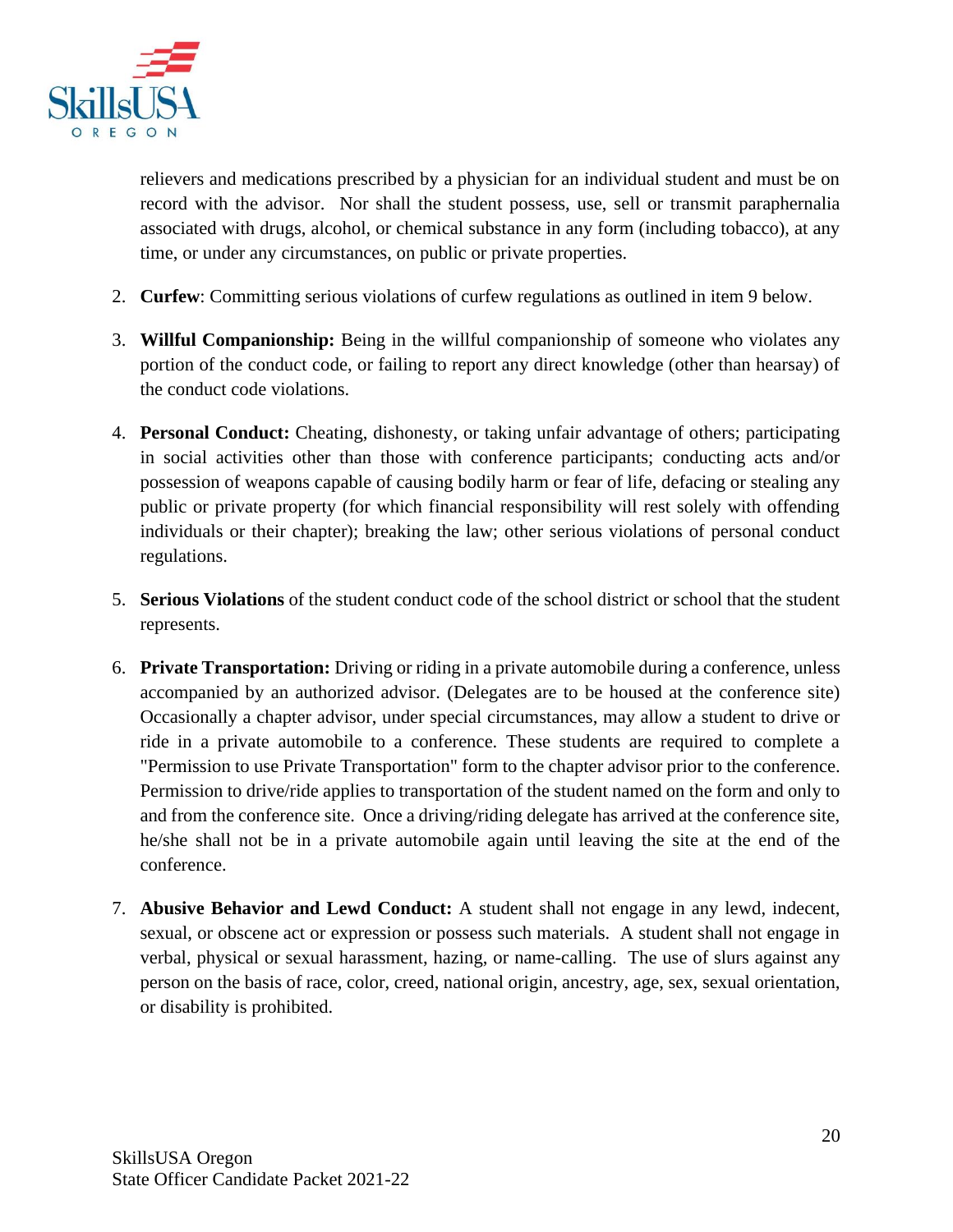

#### **The following shall be other violations of the SKILLSUSA OREGON Code of Conduct:**

Should a conduct code violation occur for items 8-12 below, regardless of when exposed, the violating student(s) may be sent home and may not be eligible to attend any other state, regional or national conference during that school year. Determination of penalties for violations will be at the discretion of the State Management Team or the Board of Directors/Trustees or local Advisor.

- 8. **Conference Conduct**: Failing to wear the supplied conference ID badge and wristband (when provided) at all times from arrival at the conference until departure at the end of the conference; leaving sessions prior to their conclusion (except in the case of emergency); failing to attend all general sessions and assigned activities (including workshops, competitive events, committee meetings, etc.) for which a delegate is registered (unless engaged in a specific assignment taking place at the same time); not abiding by the rules and regulations of SkillsUSA or school/district policies from the time he/she leaves his/her home or school for any activity and the time he/she returns to the same home or school following the activity.
- 9. **Curfew**: Failing to be in your assigned hotel room from the curfew time designated in the conference program until 6 a.m.; causing any noise or other disturbance audible by anyone in the hallway after designated curfew time; ordering any food after the designated curfew time; causing any other unnecessary disturbance or participating in any other inappropriate activity after the designated curfew time.
- 10. **Dress**: Failing to abide by the dress regulations established for the conference, as outlined in the Dress Code.
- 11. **Personal Conduct**: Failing to report accidents, injuries or illnesses immediately to the local SkillsUSA Advisor; failing to keep adult advisors informed of activities and whereabouts at all times; failure to comply with established grievance process for disputes about competitive event results/processes (including personally confronting judges or event administrators); using tobacco products outside of local school district policies and state law; having a member of the opposite sex in a room if no adult chaperone is present and the room door is not visibly open (e.g.. the door may be propped wide open); having a delegate or advisor of the opposite sex in a room without a third person present and the door visibly open.
- 12. **Hotel Conduct:** Failing to meet the professional standards of housing facilities; accruing incidental room charges (i.e. phone calls, room service, pay-per-view movies, etc.) without settling the account prior to check-out; throwing objects out the window or into the hallway; moving hotel furniture from rooms (e.g., onto the balcony); failing to follow hotel rules and regulations. **Individual School District Policies may supersede the code of conduct.**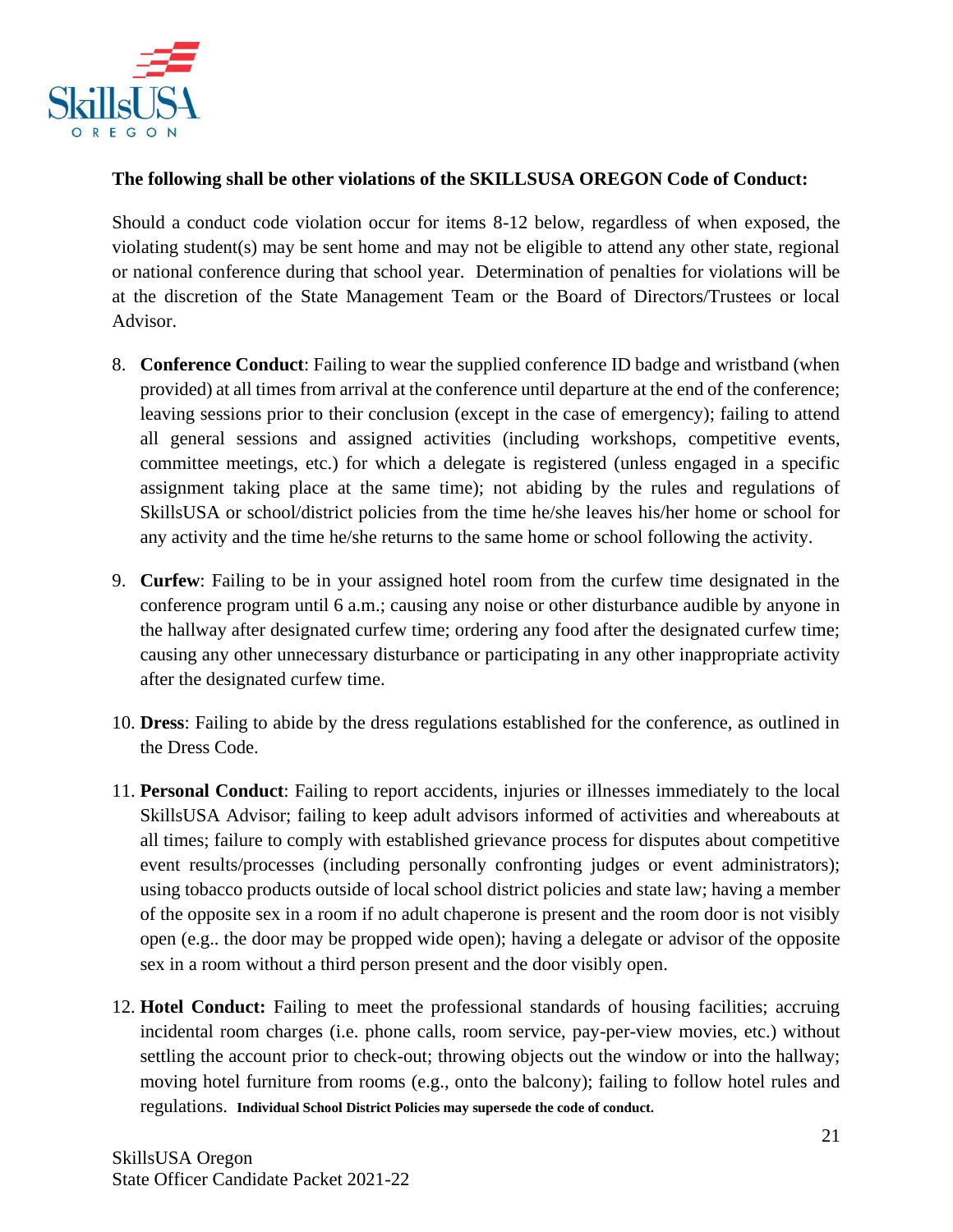

### **DRESS CODE FOR DELEGATES ATTENDING SKILLSUSA OREGON SPONSORED ACTIVITIES**

The following guidelines have been developed to clarify the dress code used at all SkillsUSA conferences (regardless of locations).

#### **ACCEPTABLE CASUAL ATTIRE**

(Travel to/from conferences and non-conference activities such as shopping, sightseeing, or going out for meals, denim in good taste is allowed at SkillsUSA OR conferences).

- Males: Slacks, cords, knee length walking shorts, sports shirts, and SkillsUSA t-shirts and sweatshirts. NO gang related clothing or accessories allowed. All clothing must be in good repair and proper size. Undergarments may not show outside of over garments.
- Females: Slacks, cords, skirts, blouses, sports shirts, knee-length walking shorts, and SkillsUSA T-shirts and sweatshirts. No gang related clothing or accessories allowed. All clothing must be in good repair and proper size. Undergarments may not show outside of over garments.

#### **ACCEPTABLE BUSINESS ATTIRE**

(Opening/ Closing Sessions, workshops or banquets)

- Males: Dress slacks, dress shirt, tie, dress shoes and socks, (no tennis shoes or flip-flop sandals), sweater and/or sport coats. A dress suit or SkillsUSA blazer is always appropriate. Shirts are to be tucked in. Belted pants.
- Females: Dress (professional business), dress slacks, skirt (not to exceed 3 inches above knees), blazer, dress blouse or collared shirt, coordinated shirt/ blouse, city shorts, dress shoes, (professional business) (no tennis shoes or flip-flop sandals). A dress suit or a SkillsUSA blazer is always appropriate. Nylons are recommended with all professional dress.

Activities such as swimming, sunbathing, jogging, or tennis warrant appropriate recreational attire for that activity.

**At any time during the conference while on-site (including hotels), you must be in casual or business attire**.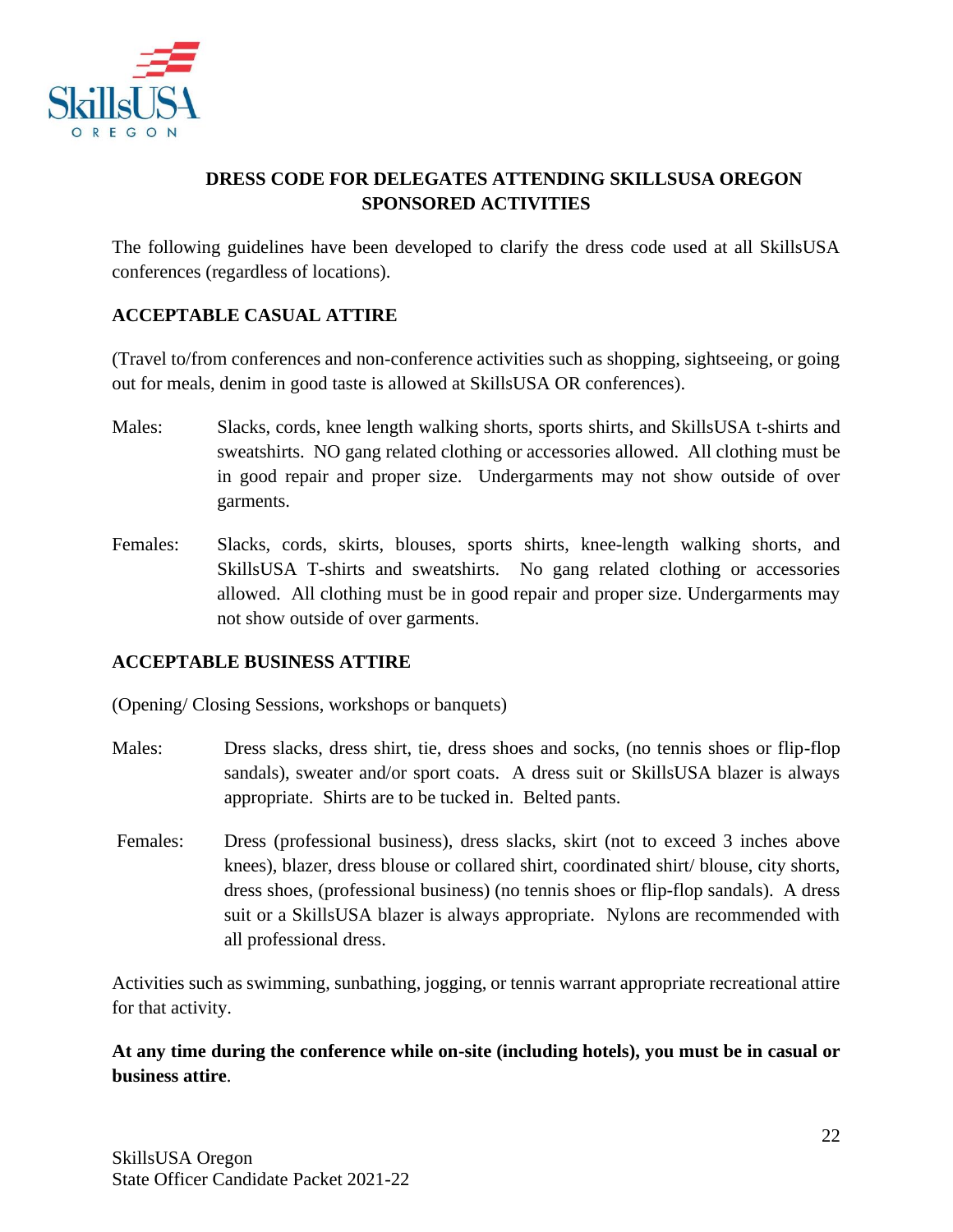

| <u>Neicase of Claim for Damages, Emergency meurear Freatment Authorization.</u>                                                                                                                                                                                                                                                                                                                              |
|--------------------------------------------------------------------------------------------------------------------------------------------------------------------------------------------------------------------------------------------------------------------------------------------------------------------------------------------------------------------------------------------------------------|
| Date: $\qquad \qquad$                                                                                                                                                                                                                                                                                                                                                                                        |
| Phone: $\frac{1}{\sqrt{1-\frac{1}{2}}\sqrt{1-\frac{1}{2}}\sqrt{1-\frac{1}{2}}\sqrt{1-\frac{1}{2}}\sqrt{1-\frac{1}{2}}\sqrt{1-\frac{1}{2}}\sqrt{1-\frac{1}{2}}\sqrt{1-\frac{1}{2}}\sqrt{1-\frac{1}{2}}\sqrt{1-\frac{1}{2}}\sqrt{1-\frac{1}{2}}\sqrt{1-\frac{1}{2}}\sqrt{1-\frac{1}{2}}\sqrt{1-\frac{1}{2}}\sqrt{1-\frac{1}{2}}\sqrt{1-\frac{1}{2}}\sqrt{1-\frac{1}{2}}\sqrt{1-\frac{1}{2}}\sqrt{1-\frac{1}{2$ |
| Date of Birth: Name of High School Phone: Phone:                                                                                                                                                                                                                                                                                                                                                             |
|                                                                                                                                                                                                                                                                                                                                                                                                              |

**Release of Claim for Damages, Emergency Medical Treatment Authorization:**

This is to certify that *the above-named delegate* has my permission to attend all SkillsUSA Oregon sponsored activities for the 2020-20212 School Year. I also do hereby, on the behalf of *the abovenamed delegate* absolve and release SkillsUSA Oregon, the school officials, the SkillsUSA chapter advisors, conference staff, and SkillsUSA Oregon staff from any claims for personal injuries/damages which might be sustained while he/she is en route to and from or during the SkillsUSA sponsored activity.

I authorize the above-named advisor or the SkillsUSA Oregon staff to secure the services of a doctor or hospital for *the above-named delegate*. I will incur the expenses for necessary services in the event of accident or illness and provide for the payment of these costs.

I grant permission to SkillsUSA Oregon and its staff/contractors, State Department of Education, and sponsors/supporters to use the above delegate's name and likeness (including photographs, video footage, silhouettes, and audio clips) in publications, productions, promotions and on websites for informational, promotional and other related purposes without further consideration, and acknowledge the right of SkillsUSA Oregon to crop, treat, edit, or otherwise modify the photographs, video footage, silhouettes, and audio clips at their discretion.

I also understand that the chapter advisor determines the criteria at the local site, for individual students and alumni to attend and participate at all SkillsUSA activities.

We have read and agree to abide by the supplied SkillsUSA Oregon Code of Conduct. Should a code of conduct violation occur, law enforcement personnel and or security may be called to assist, and a conduct code committee may be called with the ultimate punishment being that the student may be disqualified and sent home at their/their family's expense and/or be removed from office if in an officer status. If the delegate is sent home reasonable care shall be exercised to ensure a safe, expedient, and financially feasible mode of transportation back to the home community of the delegate involved. We are aware of the consequences that will result from violation of any of the above guidelines.